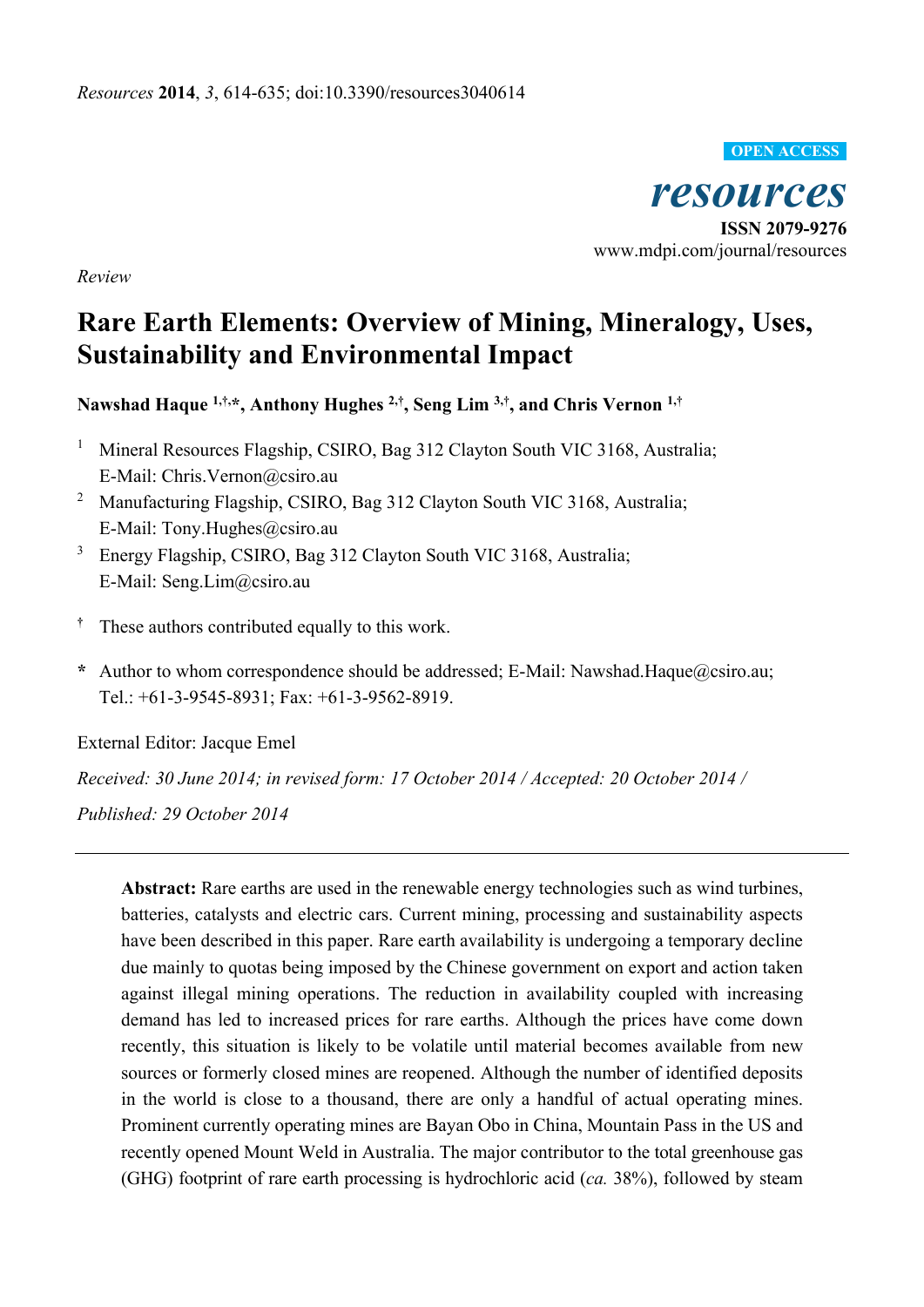use (32%) and electricity (12%). Life cycle based water and energy consumption is significantly higher compared with other metals.

**Keywords:** rare earth; mining, mineralogy, recycling, life cycle assessment

# **1. Introduction**

Rare earth elements (REEs) include the lanthanide series of the periodic table from atomic number of 57 to 71 starting with lanthanum (La) to lutetium (Lu) and including scandium (Sc) and yttrium (Y). They are in short supply internationally with domination by China in production and trade. The criticality level of REEs has been ranked as high with the highest score of 29 based on the analysis of several reports and three criticality factors [1]. This score reported in this document was calculated by summing the individual scores for each commodity in each of recent studies of materials criticality in the UK, EU, US, South Korea and Japan.

One of the members of the lanthanide series, promethium (Pm) is radioactive and exceedingly scarce. Pm is usually sourced through nuclear transformations. Rare earths are further divided into the light rare earth elements (LREE) and heavy rare earth elements (HREE) with the divide falling between the unpaired and paired electrons in the 4f shell [2]. This divide is somewhat arbitrary and the common convention in industry considers that the LREE includes from lanthanum to europium and includes scandium. The HREEs include from gadolinium to lutetium and includes yttrium. The International Union of Pure and Applied Chemistry (IUPAC) definition includes gadolinium within LREE and based on that all of the HREE have paired electrons. There is some inconsistency in reporting REEs. Companies report lanthanum to neodymium as LREE and sometime include up to samarium but other times HREEs start from samarium. Sometimes precise classification of rare earth oxides are grouped as LREE La to Nd or Ce, Sm to Gd as medium REEs and Tb to Lu and Y as HREEs or yttric [3].

Over the last 40 to 50 years there has been extensive speculation on peak oil, *i.e.*, the point at which oil production will start to decline. This "peak" concept is now discussed with respect to many elements in the periodic table where the demand is increasing rapidly but the supply is limited [4,5]. Phosphorus (P) and indium (In) fall into this category. In the case of phosphorus, intensive farming practices are required to feed a growing world population but limited phosphorus supply suggests a looming crisis [5]. Indium is a key ingredient for displays in mobile phones and newer generation computers. While it is relatively abundant in the earth's crust, there are few rich mineral deposits meaning that the lifetime of known, minable reserves may be as short as 10 years. The increasing demand for rare earth elements and limited reserves for some rare earths cause similar speculation for future availability. The CSIRO Minerals Down Under Flagship Cluster research used a model called "Geological Resources Supply Demand Model (GeRs-DeMo)" for several minerals (e.g., copper, gold, lithium) that predicts supply and demand of a selected commodity. A peak supply year can be estimated for a mineral commodity using the concept of "peak oil" [6,7]. This model may be applied in the future to predict the sustainability of mixed REEs rather than individual 17 elements that may be complex.

It is likely that wind energy and electric vehicles will be considered as part of the solution for a more sustainable future. Present technologies for electric vehicles and wind turbines rely heavily on dysprosium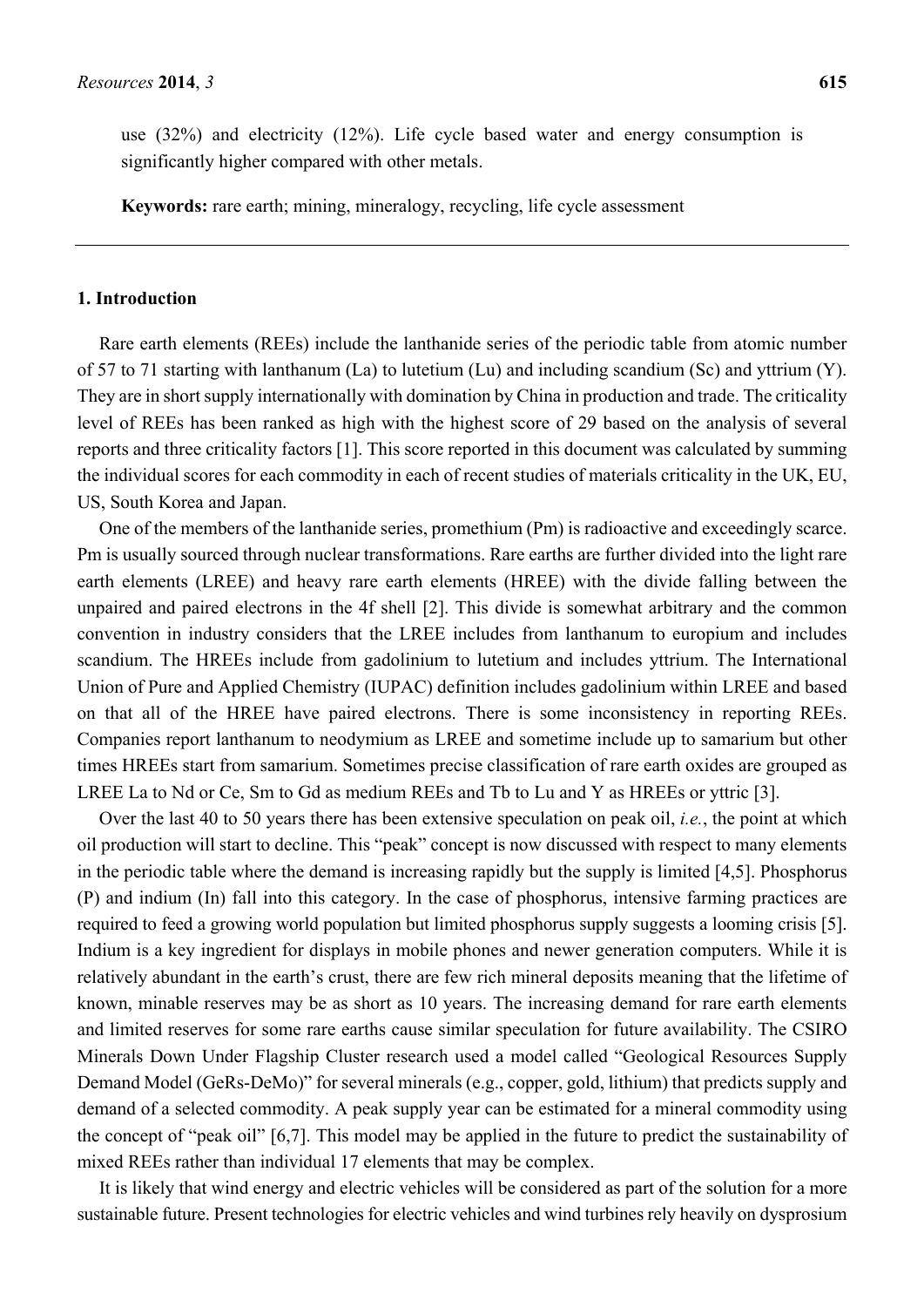(Dy) and neodymium (Nd) for rare-earth magnets. Future large scale adoption of these technologies will increase the demand for these two elements [8]. It is anticipated that recycling and recovery will assist to satisfy the demand for rare earth element but it is currently very low (*i.e.*, less than 1%) and will pose significant challenge in terms of collection, processing and their recovery due low concentration in the products [9]. Environmental impact indicators relevant for rare earths were listed and some literature reported results were published [10]. However, the reporting of comprehensive life cycle based assessment results of all relevant environmental impacts for specific rare earth product still non-existence.

There is limited comprehensive information in the open literature on the current status of REEs, partially because during the rise of industries that relies on REEs, China was the major source and the remainder of the world has not until recently actively sought to discover new reserves. The recycling aspects have also been described. This paper is considered as a review since a lot of information have been collected, collated, compiled and analysed. However, a small case-study on environmental impact has been used for demonstration rather than reporting the magnitude of results with certainty to indicate that this aspect is important consideration for rare earth industry.

The objective of this paper is to describe a review on the overview of REE mining, mineralogy, extraction processes, and selected environmental impacts.

#### **2. Literature Review and Environmental Impact**

This paper is based on literature review in the area of rare earth minerals. The literature in various databases and websites have been compiled and analysed critically. The key literatures were identified and data were compiled from these openly available materials.

The expected environmental impact in relation to rare earth processing particularly associated with waste management and disposal of tailings will require change in processing to retrieve rare earths [11]. Recently, a review was published on sustainability aspects of rare earth production [12]. They have provided some guidelines but did not report any specific results for rare earth production processes. There are limited studies on the reported impact of rare earth processing with any great detail. One preliminary study was undertaken with a limited scope [3].

# **3. Results and Discussion**

#### *3.1. Abundance*

Typical abundances for rare earths in the earth's crust are provided in Table 1. Ce, at 60–70 ppm, has a similar abundance to Cu. Of course, the actual availability of these rare earths relates to their mineralogy, since having rich ore bodies means that these elements can be mined and processed more easily than if they are distributed evenly within the earth's crust. Mining of poorer quality ore bodies leads to processing of large amounts of ore, increased energy consumption and CO<sub>2</sub> emissions. Two papers discussed this in the context of gold mining [13,14].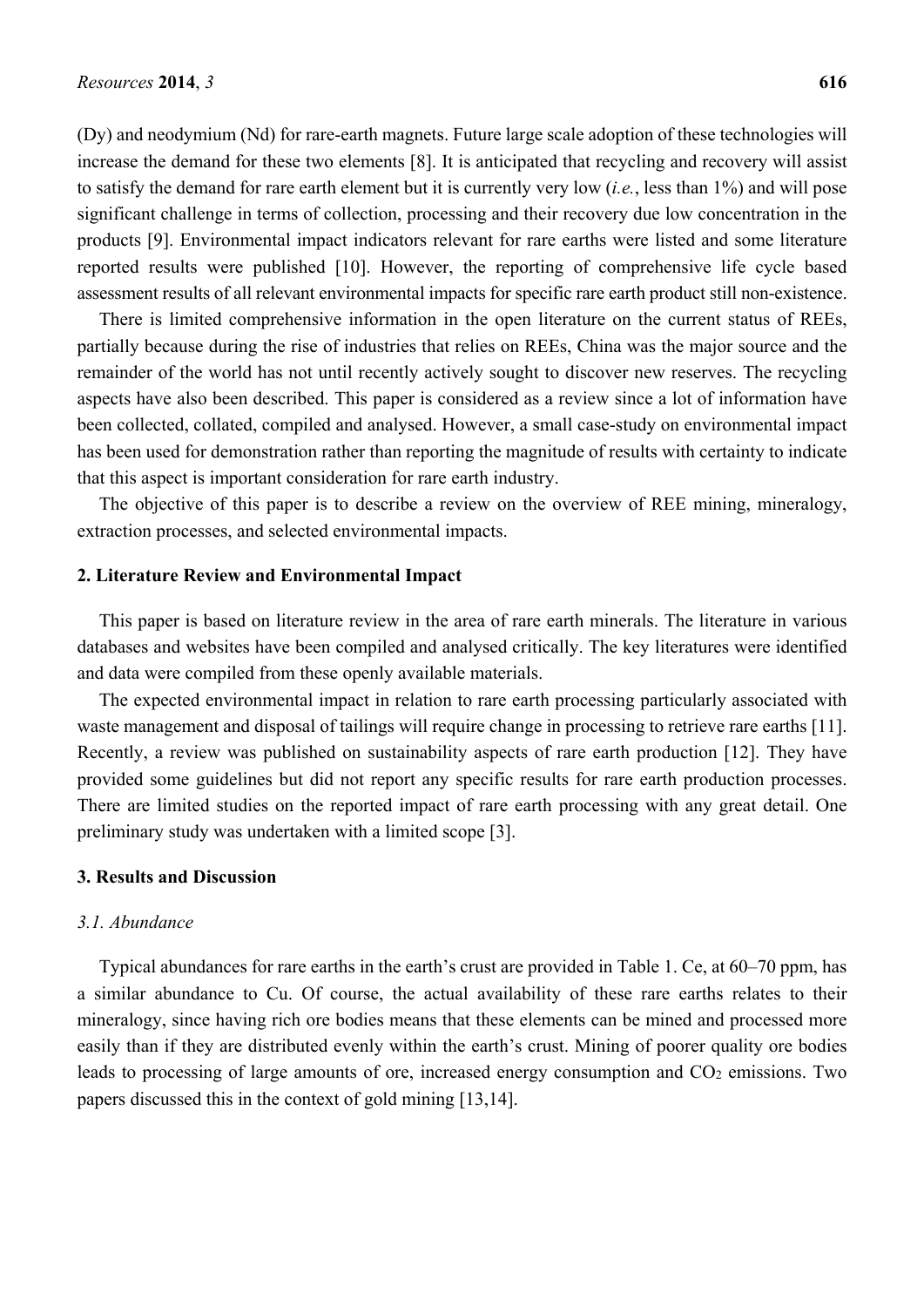| <b>Element</b>       | Crustal<br>Abundance<br>in ppm | <b>Resources</b><br>tonnes | Production<br>tonnes/annum<br>(Year's of Reserve)                       | <b>Uses, Source of Data and References</b>                                                                                                                                |  |
|----------------------|--------------------------------|----------------------------|-------------------------------------------------------------------------|---------------------------------------------------------------------------------------------------------------------------------------------------------------------------|--|
| Lanthanum (La)       | 32                             | 22,600,000                 | 12,500 (1,800)                                                          | Hybrid engines, metal alloys [15], catalysis,<br>phosphors [16], Carbon Arc Lamps,<br>cigarette lighter flints [17]                                                       |  |
| Cerium (Ce)          | 68                             | 31,700,000                 | 24,000 (1,300)                                                          | Catalysis particularly auto [18] petroleum refining,<br>metal alloys [15], Phosphors [16], corrosion<br>protection, Carbon Arc Lamps,<br>cigarette lighter flints [17,19] |  |
| Praseodymium<br>(Pr) | 9.5                            | 4,800,000                  | 2,400 (2,000)                                                           | Magnets [15], Optical Fibres,<br>Carbon-Arc Lamps [17]                                                                                                                    |  |
| Neodymium (Nd)       | 38                             | 16.700,000                 | 7,300 (2,300)                                                           | Catalysis particularly petroleum refining [15],<br>hard drives in laptops, headphones, hybrid engines,<br>Nd-Fe-B magnets [17]                                            |  |
| Promethium           | <b>NA</b>                      | NA                         | NA                                                                      | Nuclear Battery, Pm [17]                                                                                                                                                  |  |
| Samarium (Sm)        | 7.9                            | 2,900,000                  | 700 (4,100)                                                             | Sm-Co magnets, IR absorption in glass [17]                                                                                                                                |  |
| Europium (Eu)        | 2.1                            | 244,333                    | 400(610)                                                                | Red colour for TV and computer screens [15],<br>$(5\%Eu, 95\%Y)$ , green phosphor $(2\% Eu)$ [16]                                                                         |  |
| Gadolinium (Gd)      | 7.7                            | 3,622,143                  | 400(9,100)                                                              | Magnets, nuclear magnetic resonance imaging,<br>phosphors $[17]$                                                                                                          |  |
| Terbium (Tb)         | 1.1                            | 566,104                    | 10(57,000)                                                              | Phosphors [16] particularly for fluorescent<br>lamps [17], magnets [15].                                                                                                  |  |
| Dysprosium (Dy)      | 6                              | 2,980,000                  | 100 (29,800)                                                            | Magnets [15], hybrid engines [15,17],<br>can increase the coercivity Nd-Fe-B magnets.                                                                                     |  |
| Holmium (Hm)         | 1.4                            | <b>NA</b>                  | 10                                                                      | Glass colouring agent, lasers [15]                                                                                                                                        |  |
| Erbium (Er)          | 3.8                            | 1,850,000                  | 500 (3,700)                                                             | Red, green phosphors, amplifiers for optical fibres<br>transmission, pink in glass melts, sunglasses [17].                                                                |  |
| Thulium (Th)         | 0.48                           | 334,255                    | 50 (6,700)                                                              | Medial X-ray units—X-ray sensitive phosphors [17]                                                                                                                         |  |
| Ytterbium (Yt)       | 3.3                            | 1,900,000                  | 50 (38,000)                                                             | Lasers, steel alloys—grain refiner [15,17],<br>stress sensors [17]                                                                                                        |  |
| Lutetium (Lu)        |                                | 395,000                    | <b>NA</b>                                                               | Catalysts in petroleum refining,<br>Ce-doped Lu-glass used in detectors for positron<br>emission tomography-PET                                                           |  |
| Yttrium (Y)          | 30                             | 9,000,000                  | 8,900 (1,011)                                                           | Red phosphors [16], fluorescent lamps, metals,<br>Y-Fe-garnets resonators [15], ceramics [19,20]                                                                          |  |
| Scandium             | 22                             | NA                         | 400 kg primary<br>production,<br>1600 kg/year from<br>Russian stockpile | Aluminium-scandium alloys for aerospace<br>industry [21], defence industry, high intensity<br>discharge light                                                             |  |
| Copper               | $60 - 70$                      | 1,615,000,000              | 17,000,000                                                              | Electrical wiring, heat exchangers, piping and<br>roof construction and increasingly consumer<br>electronics [6,18]                                                       |  |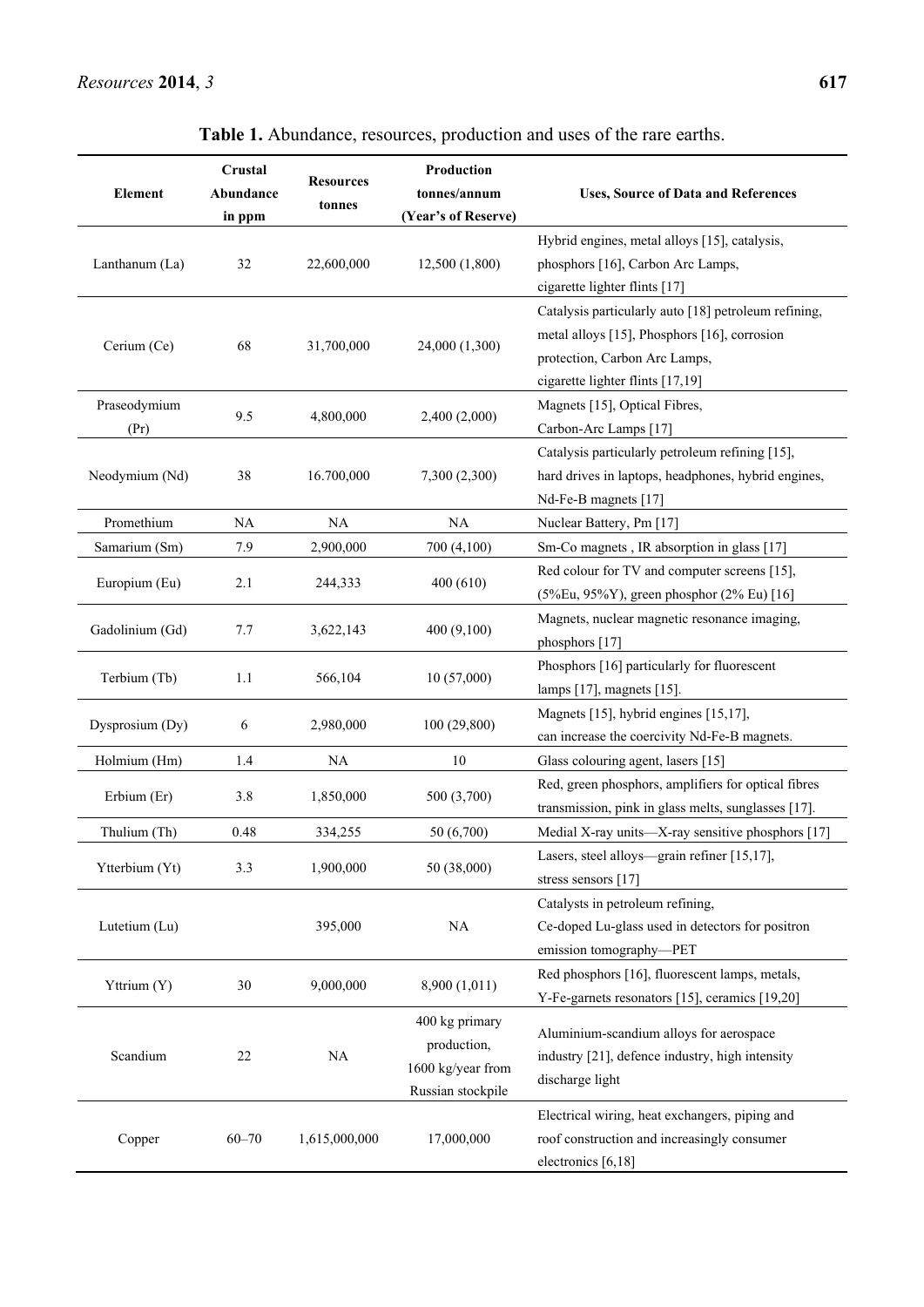According to the Unites States Geological Survey (USGS), world resources are enough to meet foreseeable demand but world production falls short of meeting current demand [2]. The production tonnage and resources for individual rare earths are presented in Table 1. Copper, a commonly used metal, has been shown as a comparison in the last row of this table. The resources have been calculated using data on the percentage of rare earths found in various ore deposits [2] and the known resources of rare earth containing ores [15]. The only rare earth element estimated to have less than 1000 years resource is Eu at approximately 600 years. However growth in consumption of particularly the heavy rare earth elements has grown by many orders of magnitude in the past two decades, and another order of magnitude increase in demand is not out of the question since Eu is used in red phosphors (along with Y) for low energy consuming lighting suggesting that peak Eu might be as little as 10 to 30 years away. This further underlines the urgent case for recycling [16]. Although this assessment is too simplistic since the life of particular resources will be influenced by the finding of new deposits, technological efficiency such as use of less specific material per product, extraction efficiency of low grade ore, and finally potentially the stream of recovered metal from recycling. However, it is useful to identify those materials based on these potential critical factors.

Australia potentially has a role in world supply, with relatively modest deposits of REEs (2 Mt REE and yttrium oxide as Economically Demonstrated Resources (EDR), of which 31% EDR is accessible). World resource is reported as 95 Mt [22]. This Australian resource estimate excludes the tailings heap of Olympic Dam which can be a significant source of light REEs at a very low grade. The estimated demand for REEs was about 125,000 t in 2010 with 95% supply from China [23]. The reported current supply from China is estimated to be 94% [24]. The expected demand of rare earth oxide is about 200,000 t in 2014 [11] although this figure does not discriminate between which rare earths will be in highest demand. The supply was 115,000 t in 2012 and 108,000 t in 2013. Another estimate predicted that in 2016 the forecast supply would 195,000 tonnes against a demand of 180,000 t. This may not happen in reality and may have uncertainty. Clearly, further information is required in a breakdown of consumption patterns for all of these elements.

## *3.2. Mineralogy*

Rare earth containing minerals are usually dominated by either HREEs or LREEs. Minerals containing predominantly yttrium and the HREEs include gadolinite, xenotime, samarskite, euxenite, fergusonite, yttrotantalite, yttrotungstite, yttrialite. Minerals containing predominantly LREEs include bastnasite, monazite, allanite, loparite, ancylite, parasite, lanthanite, chevinite, cerite, stillwellite, britholite, fluocerite and cerianite. However, commercially operating mines around the world mainly extract bastnasite, monazite and xenotime ores.

The major mineral deposits in Australia principally contain monazite and some xenotime whereas the US and Chinese deposits principally contain bastnasite. China and Malaysia have xenotime deposits. Some of Australia's deposits occur near Alice Springs (Arafura, Perth, Australia), Dubbo (Alkane, Perth, Australia; Jervois Mining, Melbourne, Australia), Laverton, WA (Lynas, Sydney, Australia), Nyngan and Young, NSW (Jervois Mining, Melbourne, Australia, Sc only), Southeast Kimberley (Navigator resources Ltd, Perth, Australia), Capital (near Canberra), Gifford Creek, WA (Artemis Resources Ltd, Sydney, Australia), Mount Gee SA (Marathon Resources Ltd, Adelaide, Australia), Olympic Dam SA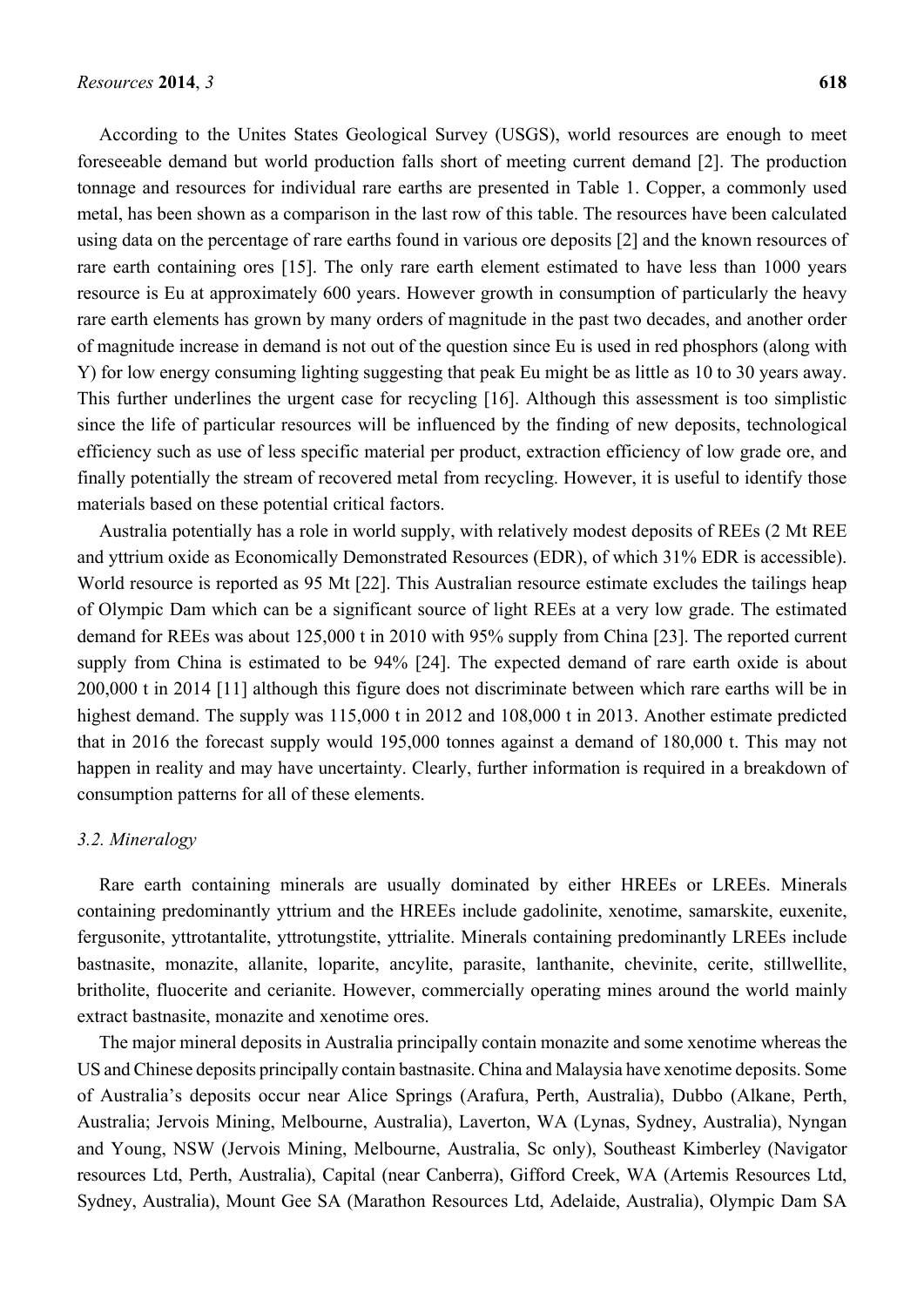(BHP Billiton, Perth, Australia), Brown's Range WA & NT (Hastings Metals, Sydney, Australia & Northern Minerals, Perth, Australia), Mary Kathleen Queensland (BHP Billiton, Perth, Australia) and Greenvale Qld (Metallica Minerals Ltd, Brisbane, Australia). These deposits have a large variation in composition [25]. Although the number of identified deposits in the world may be over 850, the actual operating mines are only handful. Prominent currently operating mines are Bayan Obo in China, Mountain Pass in the US and recently opened Mount Weld in Australia. Distribution of rare earth elements in various mines is shown in Figure 1.

**Figure 1.** Average distribution of rare earth elements in each deposit [18]. (**a**) Bayan Obo, China; (**b**) Mountain pass, USA; (**c**) Mount Weld, Australia; (**d**) Lahat, Malyasia.



REEs are also often found associated with uranium/thorium mineralization and uranium ores often contain appreciable REE (and vice versa). This co-deposition with radio-nuclides can pose particular challenges in the processing of REE ores [17,22,26]. Current issues surrounding Lynas Corporation's REE plant in Malaysia relate to the perception that the plant will produce a radioactive waste. However, according to International Atomic Energy Agency, the radiation generated from the Malaysian plant would be the effect below harmful levels [27].

Mining of rare earths is generally divided into three historic eras: (i) monazite-placer; (ii) Mountain Pass and (iii) Chinese eras [26]. The advent of the Chinese era (mid 1980s) was marked by availability of rare earths at prices that undercut most other mining operations, resulting in closure of many mines outside of China. At this point, the Chinese have around 55% of all known rare earth deposits and control 95% of world supply through integrated mining, refining and supply chains.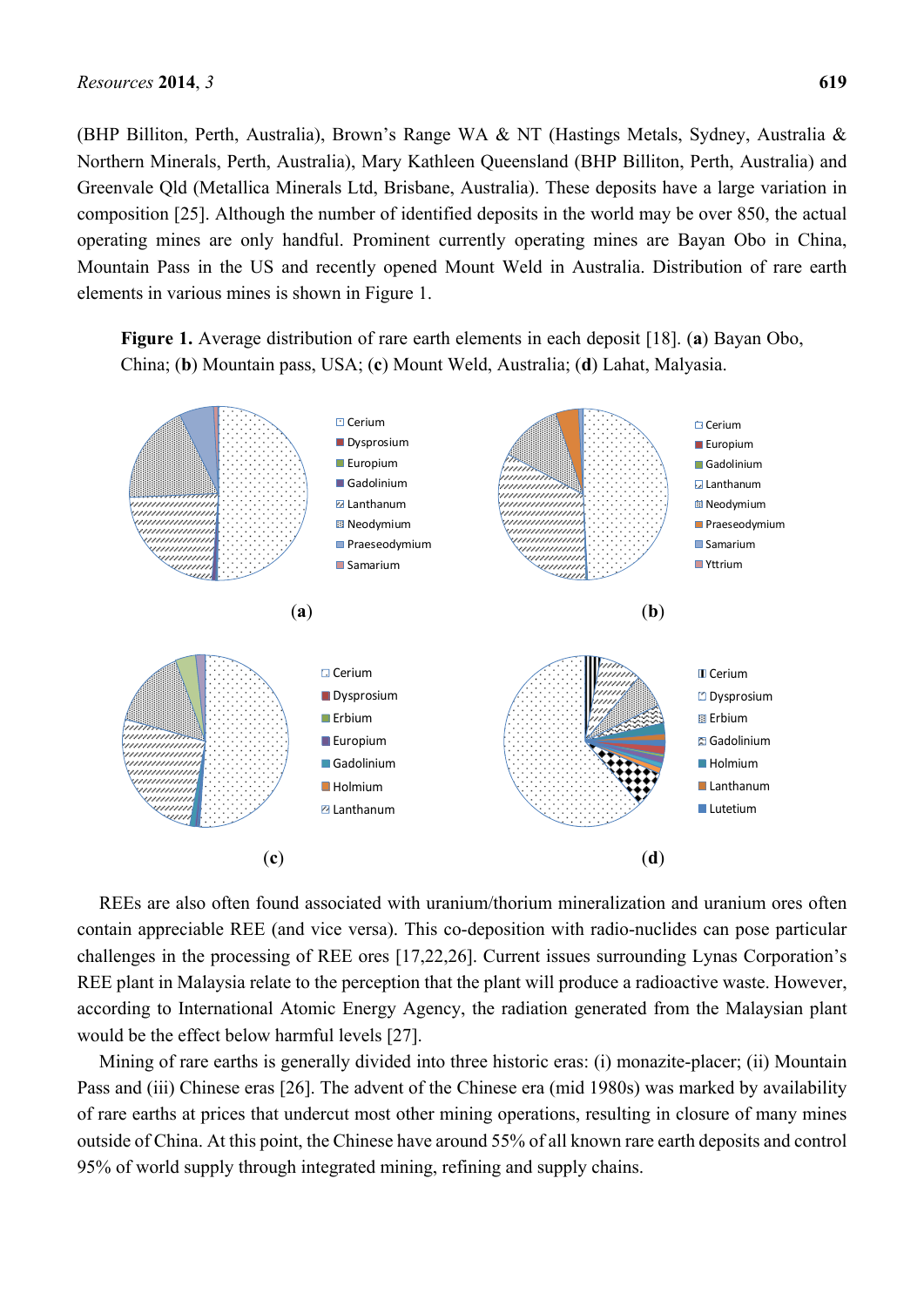All of these minerals are found in land based deposits, however, marine deposits have also been considered. It was reported that river run-off was considered the most dominant source of rare earth elements in the ocean [28]. However, the work [29] suggests that significant ocean rare earth sediments may arise from hydrothermal plumes from the East Pacific Rise and the Juan de Fuca Ridge. These deposits have similar to or greater levels of REE compared to the Chinese deposits and perhaps greater HREE content.

#### *3.3. Mining Methods*

Rare earth mining can be open pit, underground or leached in-situ. For a typical open pit mine, the approach is very similar to other mining operations which involve removal of overburden, mining, milling, crushing and grinding, separation or concentration. The product of the enriched concentrate after separation may contain around 30%–70% of rare earth bearing ore. The process requires higher amount of water and energy usage (e.g., compared with other common metals, *i.e.*, 0.2 to 1 GJ energy/t REO, 0.3 to 1.8 ML water/t REO) as well as production of waste streams (*i.e.*, with other metals due very low grade) such as tailings and wastewater.

If the deposit type is hard rock based then conventional open-cut or underground truck shovel mining system is used. On the other hand, if it is mineral sand based monazite type deposit then wet-dredging or dry mining method is used. If a wet mining operation, a floating dredge cuts the ore under the surface of a pond and pumps the ore slurry to a floating wet concentrator. Dry mining can be similar to conventional truck and shovel system.

#### *3.4. Extraction and Concentration*

The following description of rare earth processing is necessarily very general and represents a limited range of options that could be used in the industry. The actual process flowsheets are quite varied and tailored to the gangue and host ores such as monazite based or bastnasite based. There will be implications on impact as a result of these differences; however, this was assumed beyond the scope of this study. The extraction and processing has been described in detail [30].

To extract rare earths, further processing/extraction and refining are required. The extraction may involve using acidic or alkaline routes depending on the mineralogy of the REE-containing phases and reactivity of gangue phases. Typically, the acidic route is the most common, dominating at least 90% of the extraction methods. Depending strongly on mineralogy, the extraction step often involves roasting of the rare earth ore at 400 °C–500 °C in concentrated sulphuric acid to remove fluoride and  $CO<sub>2</sub>$ , and to change the mineral phase to make it more water-soluble. The monazite ore processing would have different routes. The resulting ore paste is washed (usually using water) and filtered or decanted to remove fine solid impurities. The REEs are then further leached (sometimes in multiple steps) using extraction agents (hydrochloric acid) and precipitating agents (ammonium bicarbonate  $(NH<sub>4</sub>)HCO<sub>3</sub>$  or NaOH precipitation). Further separation stages are required through, for example successive solvent extraction (e.g.,  $(C_{16}H_{35}O_3P)$ ) and HCl) and then followed by precipitation steps using ammonium bicarbonate (NH<sub>4</sub>)HCO<sub>3</sub> or oxalic acid (C<sub>2</sub>H<sub>2</sub>O<sub>4</sub>). The precipitate is heated to form rare earth oxides (REO). LREEs may be extracted by molten salt electrolysis based on chlorides or oxides. Metallothermic reduction processes are used to extract the middle and heavy rare metals such as Sm, Eu, Tb and Dy in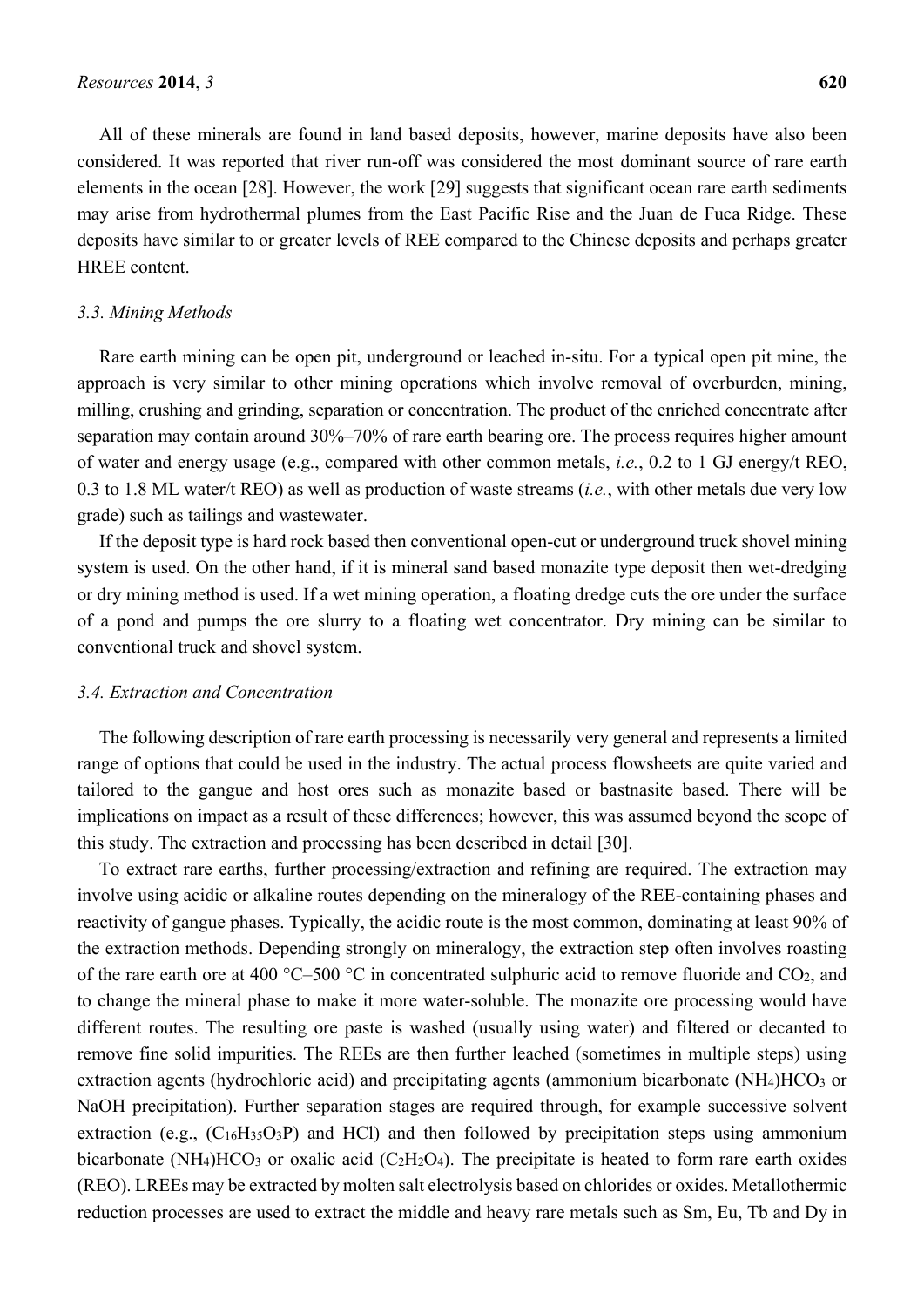near vacuum conditions with inert gas at high temperatures (>1000 °C). The difficulty and complications associated with preparing commercial grade rare earth compounds and metals is more akin to fine chemical production than commodity manufacture. Additionally, valuable rare earth ores are often "incidental" and occur in association with valuable elements such as Nb, Ta, In and Ni. The flowsheets for production can therefore be further complicated with extraction steps for other valuable metals.

In an alkaline dissolution based production process, monazite concentrate is decomposed with sodium hydroxide to produce rare earth hydroxides. The rare earth hydroxides are then leached using hydrochloric acid and a mixed rare earth chloride solution is produced. The mixed solution is separated into light, medium and heavy rare earths using solvent extraction processes. Further solvent extraction stages are then required to separate these streams into solutions of individual rare earth chlorides. The separated rare earth chlorides are treated with oxalic acid to produce a rare earth hydrate, and these are then calcined in a furnace at 1000 °C to produce the final rare earth oxide products of greater than 99% purity.

In China, the rare earth elements are also recovered as a by-product of iron mining. The world's largest light rare earth deposit is Bayon Obo located in Baotou, China, containing 48 million tonnes of rare earths reserves in the form of bastnasite ore [22,24]. Bastnasite ore concentrate is typically calcined to drive off CO2 and fluorine. It is then hydrometallurgically treated by two stage digestion with hydrochloric acid, then treatment with sodium hydroxide, respectively, to produce rare earth hydroxides. The rare earth hydroxides are chlorinated and converted to rare earth chloride products. Separation of mixed rare earth oxides into the individual rare earths can partially be achieved by multiple recrystallisation as double salts, and ultimately by multi-stage solvent extraction. The mining and processing steps for refining of rare earths, therefore, tend to be energy, water and chemical intensive with significant environment risks affecting water discharges (radionuclides, mainly thorium and uranium; heavy metals; acids; fluorides), tailing management and air emissions (radio-nuclides, Th and U, heavy metals, HF, HCl, SO<sub>2</sub> and dust).

## *3.5. Commercial REE Mining in Australia*

In Australia, the principal rare earth mineral exploited has been monazite, which typically has associated radioactivity due to thorium content (by substitution up to 30%). Until 1995, rare earth production in Australia was largely as a by-product of processing monazite contained in heavy mineral sands [24]. The process involved concentrating monazite using wet processing followed by dry concentration techniques. Wet concentration separates the heavy minerals from gangue minerals. Dry concentration, such as magnetic, electrostatic and gravity separation steps are used to separate monazite from the other heavy minerals. The rare earth elements may be dissolved from monazite by high temperature leaching in concentrated sulphuric acid [31].

In 2007, mining began at the Mount Weld deposit, Laverton, WA in Western Australia, which is the richest known deposit of rare earths in the world. This deposit's mineralogy has been described as a secondary rare earth phosphate, but those phosphates (most likely monazite) are encapsulated in iron oxide minerals. Parts of the deposit have distinct xenotime mineralogy, with heavier rare earth components. The first crushed ore was fed to the concentration plant in 2011. Mount Weld is claimed to have the highest grade known deposit of rare earths in the world. This deposit consists of the Central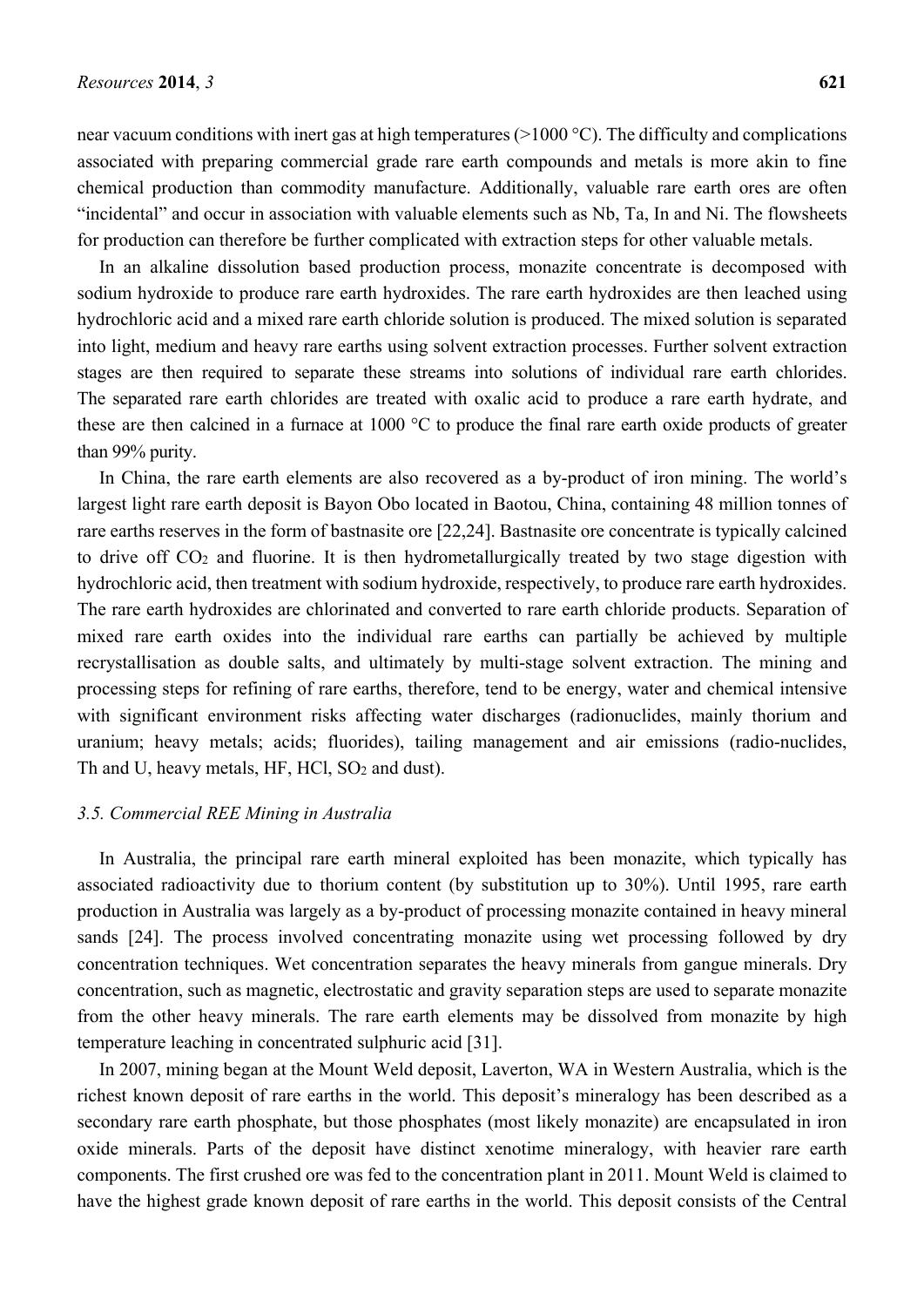Lanthanide Deposit ("CLD") and Duncan Deposit. The mine has a conventional open-pit operation. About 773 kt ore has been mined at 15.4% REO grade or 116 kt contained REO. The stockpiled ore is sufficient to sustain steady state production for 6 years for Phase 1 capacity of concentration plant [32].

The concentrator commissioned in 2011 is designed to process 121,000 tonnes of ore per year producing 33,000 tonnes of concentrate in the first phase using flotation technology. The second phase is expected to double this production. It is intended that the concentrates will be exported to the Lynas advanced materials plant (LAMP) built in Malaysia. As reported in June 2013, 15,000 t of dry bagged concentrate has been made ready for shipment to LAMP [32].

The LAMP is located in the Gebeng Industrial Estate, in Pahang. Initial capacity in 2012 is designed at 11,000 tonnes of separated REOs per year, with expansion to 22,000 tonnes per year in 2013 [33]. While the specific details of the flowsheet for processing concentrate are not available, they are likely to include steps of calcination, caustic conversion, acid leach and solvent extraction. Lynas reported some issues as identified relating to clogging and premature wearing of equipment that are affecting the ability to operate continuously at nameplate production capacity of LAMP. A series of work programs involving equipment changes and materials handling was implemented by Lynas in the late 2013 [32]. Their immediate target is to optimise production at the Phase 1 capacity level of 11,000 tpa REO until market prices recover. In the June 2014 quarter, the company produced 1,882 tonnes of rare earth oxides (REO), up 73% over the previous quarter. The full year production to date in September 2014 was 3,965 tonnes [33]. Lynas claimed in June 2014 [32] in their corporate website that the production rate is on track to achieve the target.

The local residents had concerns over the operation of LAMP rare-earth processing plant particularly on the contamination of the coastal environment and the adverse health impact which could result from the mismanagement of radioactive waste streams. Recently, the Atomic Energy Licensing Board (AELB) of Malaysia agreed to issue a two-year full operating stage license to Lynas after it fulfilled all the conditions [34]. The AELB assured residents that it was monitoring the operations of the Lynas plant and found radiation levels onsite and offsite to be within acceptable limits.

The reported mine production of rare-earth oxides in Australia, including yttrium oxide, was estimated to be 2,070 tonnes in 2011 and 4,000 tons in 2012 [18]. However, the Australian production of REO and Y<sub>2</sub>O<sub>3</sub> is reported as 2,070 kt [1] in 2011 possibly due to a unit error. This should be 2,070 tonne, not in kilo-tonne. Unfortunately, there is a lot of anomaly in the reported production, resources, reserve and life of resources reported by various sources that is extremely difficult to verify particularly for REEs.

#### *3.6. REE Mining in China*

Between 2010 and 2012 the Chinese government put strict export quotas on their rare earth minerals and semi processed rare earth products [2,17,35,36]. The quotas reduced the output by nearly 60% compared to the 2008 total release of 34,156 tonnes [2]. These quotas created a gap between demand and supply and large increases in the prices of the rare earths. In relation to a dispute under World Trade Organisation, the United States, European Union, Canada and Japan requested consultations with China with respect to China's restrictions on the export of various forms of rare earths, tungsten and molybdenum in 2012. At the recent Dispute Settlement Body (DSB) meeting on 26 September 2014,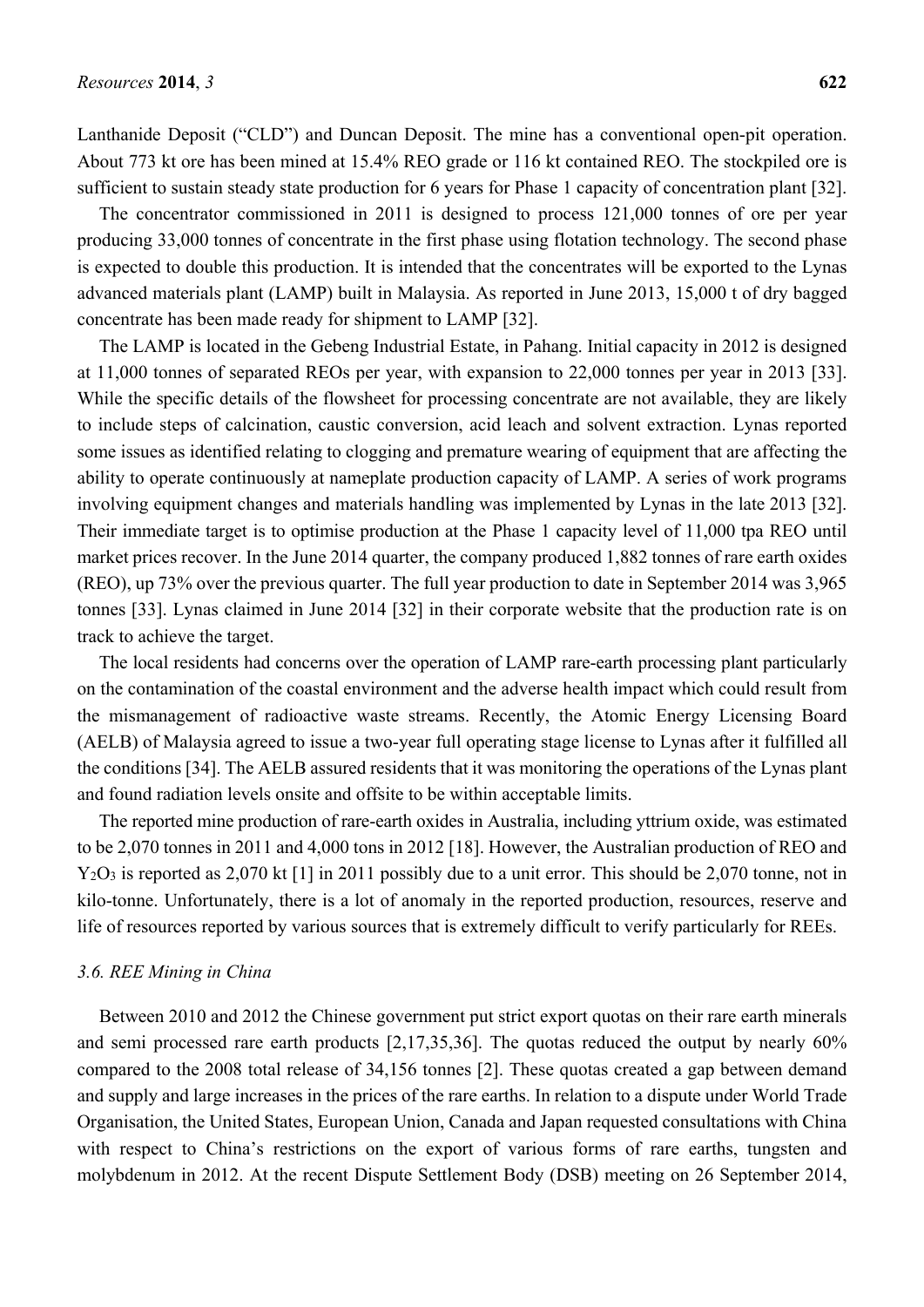China stated that it intended to implement the DSB's recommendations and ruling in a manner that respects its WTO obligations. China added that it would need a reasonable period of time to do so [37].

Because rare earths are not traded in a commodity market such as the London Metal Exchange, accurate records of prices are difficult to establish. However, from this source [38] it is possible to establish that dramatic increases in prices up to 10 fold were observed over the decade. The prices of several oxides are presented in Figures 2 and 3 that show the significant volatility of rare earth market. One example includes neodymium oxide which increased from just under \$10/kg in 2001 to nearly \$239/kg in 2011 but came down to \$80/kg, which is about 3 times reduction from the peak. Other price increases include Europium, Dysprosium and Terbium oxide in the order of 300%–500% increase over the last 10 years [39]. Recent trends in 2012 suggest that rare earth prices have decreased from their maxima in 2011 and are beginning to stabilise, albeit at significantly higher levels than prices even in 2010 for some with upward trend (Dy, Pr, Gd, Eu, Nd), no change (Tb) but reduction for other oxides (La, Ce, Sm). Announcements of new rare earth reserves in North Korea and Canada will also put downward pressure on prices.

The Chinese producers also have issues with environmental pollution resulting from poorly regulated mining operations, as well as reported smuggling of rare earths from the Southern provinces which have been estimated to account for 30% of total Chinese production [19,35].



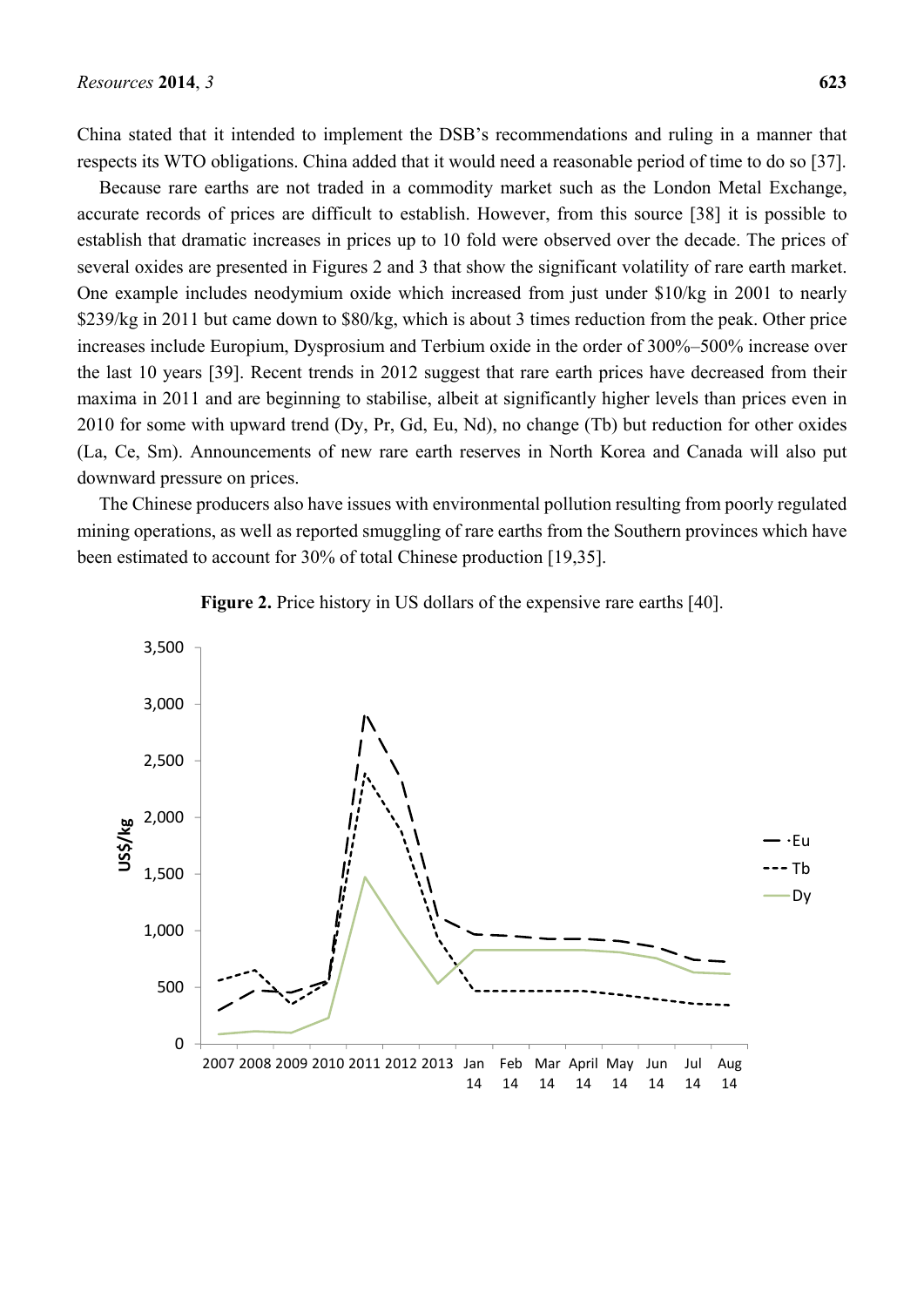

**Figure 3.** Price history in US dollars of the comparatively cheaper rare earths [40].

# *3.7. RRE in Korea*

A major impact on the rare earth market occurred with the announcement of rare earth deposits at Jongju in North Korea which are being developed by Pacific Century Rare Earth Mineral and the North Korea government. These reserves double the current estimates of rare earths reserves. Moreover, the rare earth deposits are relatively rich with 664.9 Mt at 9% TREO, 634 Mt between 5.7% and 9.0% and another couple of billion tonnes between 3.97% and 5.7% along with another 2.8 billion tonnes of lower grade ores. The total amount of lower grade REO is estimated to be around 216.2 Mt. Further exploratory drilling is expected to be undertaken this year and reported when the drilling is finished. However, veracity of this announcement is questioned by the sources of industry intelligence. Furthermore, there is a complication of making this project into reality due to political implications and international sanctions in the short to medium term.

#### *3.8. RRE in Canada*

Until the discovery of the Jongju deposit(s) the Canadian deposit at Nechalacho in the North-West Territories was one of the most exciting rare earth developments in recent years. This large deposit is rich in heavy rare earth elements consists of the following minerals: LREE in bastnaesite, synchisite, monazite and allanite and HREE in zircon, fergusonite and rare xenotime. The mine is fully owned by Avalon Rare Earth metals. Avalon also has a number of other sites in North America. The mine site treats the ores using hydrometallurgical approaches with acid leaching as the key processing step [41]. The % of HREE to total RE varies from 6% to 30% from the top to bottom of the deposit. Total deposit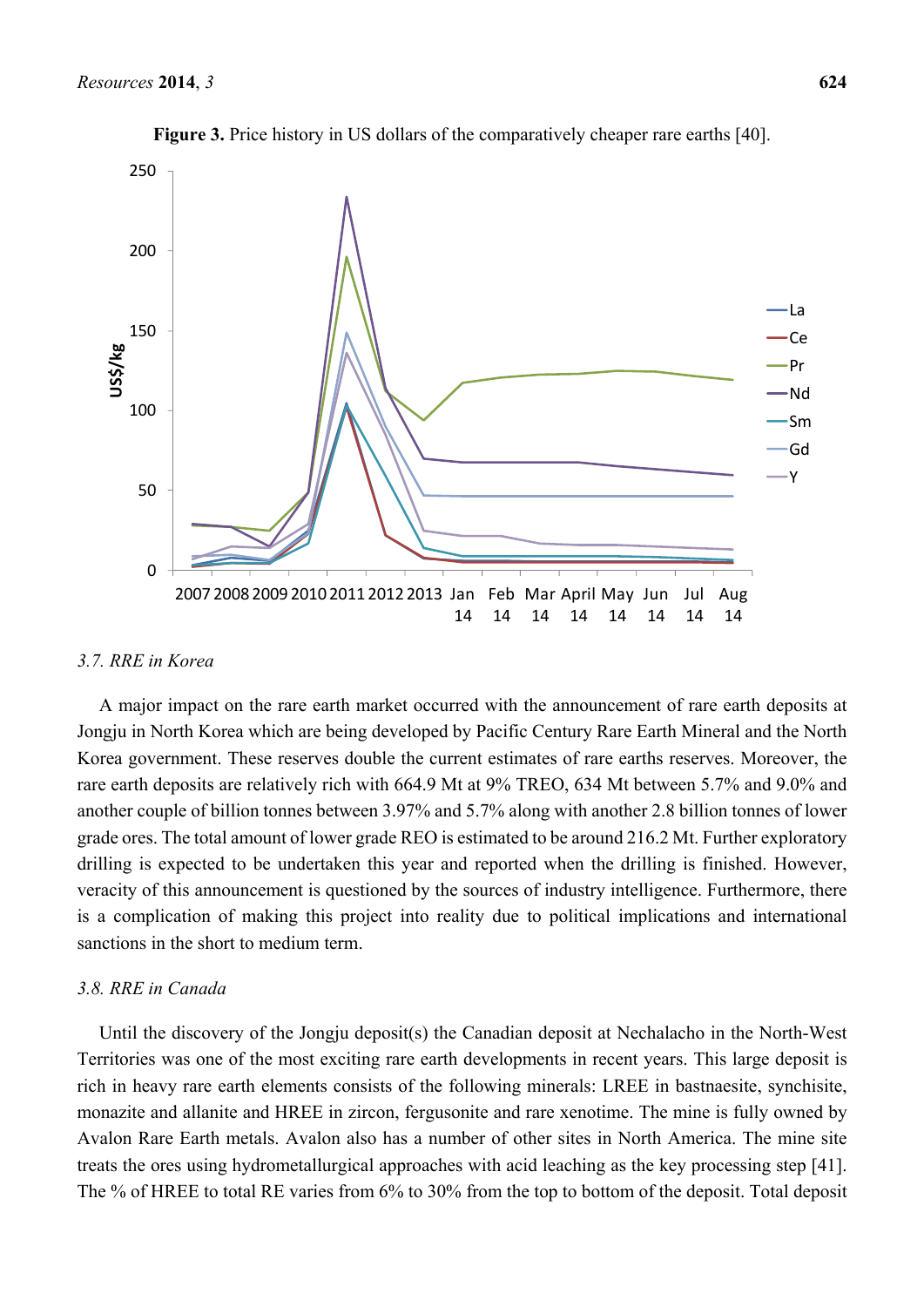is estimated to be 1.71 Mt of rare earth oxide. As with most REE mining thorium and uranium is associated with the deposit. Production is to begin in late 2016.

#### *3.9. Uses*

Some of the largest uses of rare earths are in catalysts (20%, largely Ce and La), rare earth magnets (21%, largely Nd, Sm and Dy), alloys (18%), powder production (12%) and phosphors (7%) [42]. Catalyst applications are for both industrial and auto catalysts. Phosphors are important for a range of applications particularly for visual display in screens and low energy lighting [26]. This is a likely growth area and will put pressure particularly on Eu and Tb reserves. Another area for expansion will be rare earth magnets (Nd, Pr, Sm and Dy) particularly for alternative energies. These will find widespread application in wind turbines, the auto industry (electric and hybrid cars) and defence industry (*i.e.*, missile guidance systems). Rare earth containing (Er) glasses are important for fibre optical amplifiers required in high speed optical communication networks [26,42]. Improving the efficiency of solar energy conversion is another area of probable expansion for rare earths [42–44]. The rare earths Er, Yt and Ho show promise for up-conversion (converting low energy photons into higher energy photons by increasing the wavelength *i.e.*, infra red photons to visible) and Yb, Tm and Tb for down-conversion (converting high energy photons to lower energy) [43,44].

Some novel areas for rare earths include refrigeration using either laser cooling or the magnetocaloric effect [42]. In laser cooling, vibrational energy is removed by emission of photons with a higher average energy than the absorbing photons in various materials that may include Y, Yb, La, Nd and Tm [45,46]. In the magnetocaloric effect, a material has its magnetic domains aligned under a strong magnetic field and when the field is removed the domains can unalign using phonons energy causing cooling. Room temperature magneto-caloric materials (e.g., Gd5(SixGe(1-x)) [46] may offer an alternative to current vapour compression cycles used with current refrigerants [47]. Some more mundane uses include flints for cigarette lighters (Ce), polishing agents (CeO<sub>2</sub>), rechargeable batteries (La) and carbon arc lamps (La) [26].

Growth in demand for these materials is certainly of concern in many countries which is best summarised in some US documents [15,26]. Rare earths underpin technologies that are seen as critical for clean energy economies, such as in photovoltaic devices, battery technologies for transport and wind energy, and phosphors for lighting. High speed optical fibre communication is another likely growth area. In fact a risk analysis undertaken by the U.S. Department of Energy nominates Dysprosium, Neodymium, Terbium, Europium and Yttrium as critical to advancement in a clean energy future [48].

# *3.10. Recycling*

Unlike other metal recycling industry, the recycling industry for rare earth is evolving with many of the activities still at development stages. The need for recycling is in part driven by rapid increase in demand and scarcity of materials combined with security of supply issues, a problem exacerbated by additional export restrictions imposed by the Chinese authority. The recycling option, however, offers several advantages including lower environmental impact, less dependency on Chinese export and the feed materials can be free from radioactive contaminants (e.g., Th and U).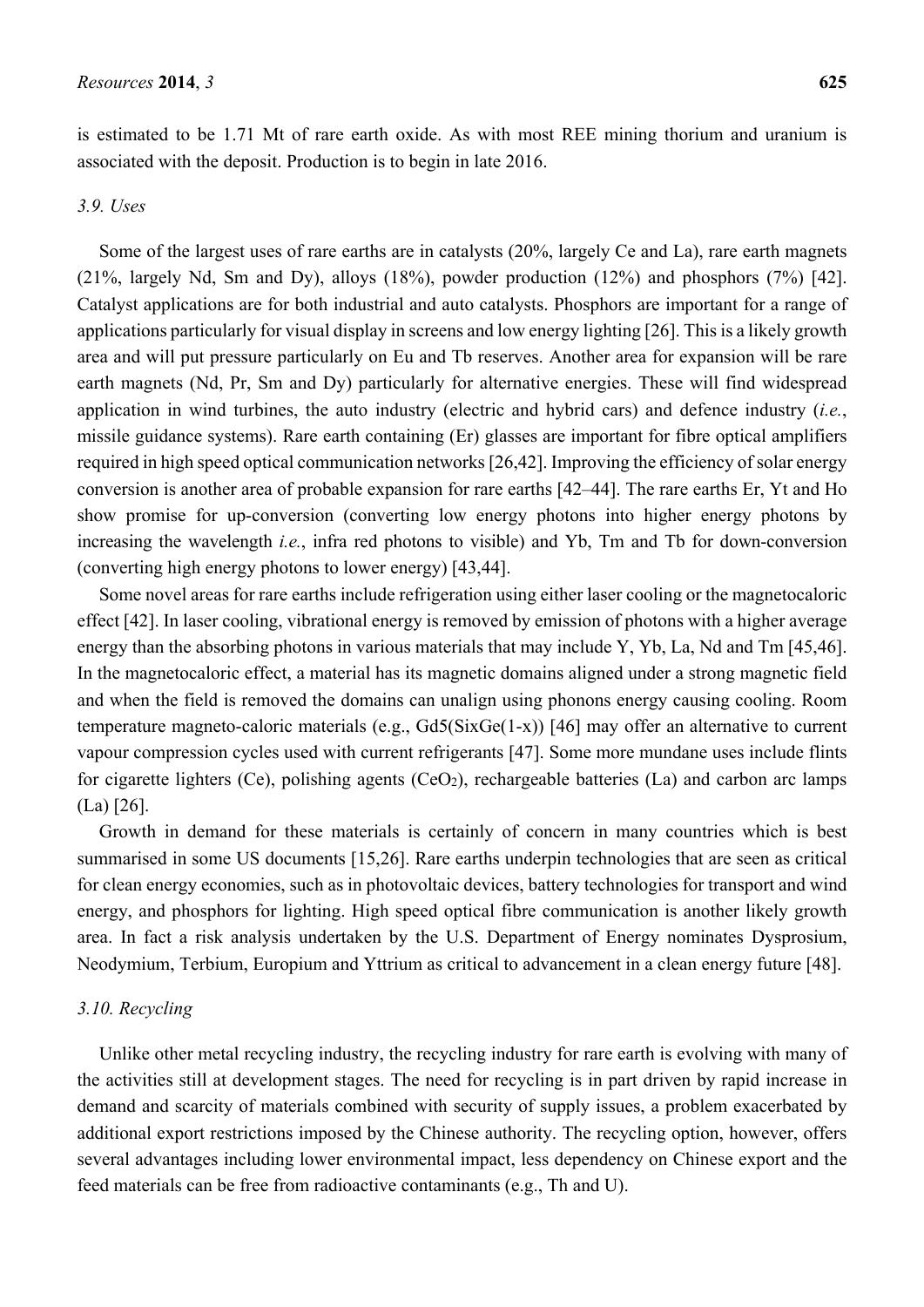Possible opportunities available for recovery of rare earths are typically from used magnets, batteries, lighting and spent catalysts. The materials could be sourced from post-production wastes and postconsumer disposed goods. Clearly, the latter option is expected to be more complex, requiring more extensive physical and chemical treatments and higher energy requirement.

Typical post-production wastes may, for example, include scraps produced during manufacturing of magnets (with expected wastage of 20%–30%) or sludge produced from shaping and grinding of magnet alloys [49]. Typical recovery methods may include re-melting, reuse and re-blending of scraps or other selective extraction methods (e.g. using a molten salt agent (MgCl<sub>2</sub>), Na<sub>2</sub>SO<sub>4</sub> double-salt precipitation technique or oxalate secondary precipitation approach for recovery of  $Nd_2O_3$  [50]. There are already metal recyclers that have identified the value in magnet-manufacturing dross, with pilot programs using standard and simplified hydrometallurgical routes to recover Nd and Dy.

Recycling of rare earths from consumer goods at end-of-life is generally more challenging due to dispersed nature of the rare earth compounds which are intricately embedded into the products (e.g., neodymium magnets from hard disks and compressors, electronic displays). For effective recycling, it requires efficient and effective physical and chemical separation techniques. Physical separation methods may include mechanical dismantling of the components such as that proposed by Hitachi in which the neodymium magnets from hard disks and compressors motors/generators are selectively removed by a purpose designed automated machine, enabling significantly faster (8 times) separation than manual labour. Such a recycling approach is expected to meet 10% of Hitachi's needs by 2013 [51]. Other recovery approaches have been outlined for magnets from MRI (magnetic resonance imaging for medical application) [49] and fluorescent lamps and tubes [52]. A potential future strategy for industry is to collaborate on the design of RE magnet components to achieve some degree of dimensional standardisation and therefore reusability, and industrial design with easy recycling as an objective.

The chemical recovery methods for rare earth elements generally involve pyro-metallurgical and hydrometallurgical approaches [53,54]. Pyrometallurgical routes are commonly used for recovery of metals from electronic scraps. However, the rare earths are easily lost using this method as they tend to report to the slag phase due to the high affinity of the rare earth elements to oxygen. Hence hydrometallurgical approaches may be required to leach the rare earth elements from the slag. Rare earth elements (e.g., lanthanum, cerium, neodymium and praseodymium) and other valuable metals (Ni, Co) can be recovered from used Ni-MH batteries by leaching with sulphuric acid [55]. While for spent catalysts, it is still not yet considered technically feasible and economically acceptable for the recycling of rare earth elements (mainly La and Ce) from FCC catalysts.

The losses of the consumer goods through exportation and uncontrolled disposal are thus making the recovery of resources difficult. One of the primary constraints is to have effective collection system and consumer cooperation in recycling of end-of-life devices. Although the R&D in this domain is gaining momentum but there is still a lack of fully developed commercial scale plants for rare earth recycling in part due to drawbacks on yields and cost. In addition, some of the devices containing rare earths are still new in the market place and it would take some time for the products to reach the end of their life (10–20 years for electric motors in vehicles and wind turbines) before they are available for recycling.

Another approach to address the rare earth supply issues is substitution with materials made from more common elements but this approach is still in its early stages. Possible opportunities for substitution under consideration are alternative turbine types for wind turbines; improving the reliability of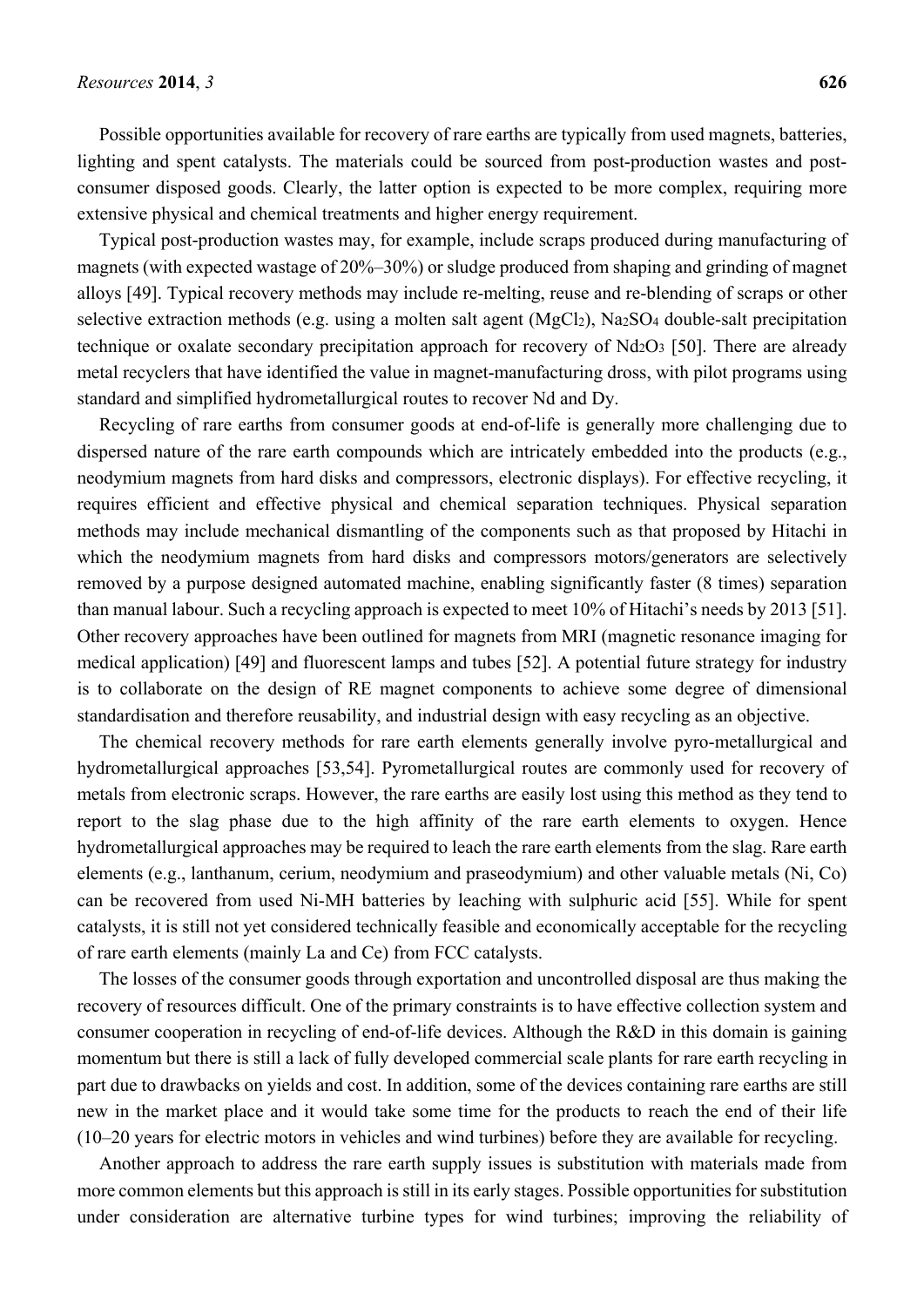traditional turbines with gears and alternative motor designs motors of hybrid and fully electric vehicles. However, it is conceived that substitution opportunities in applications related to energy efficient lighting systems containing rare earths (compact fluorescent lamp, LED, plasma display, LCD display); or catalysts in automotive and petroleum refining are still difficult and unlikely in the short term horizon without further research.

## *3.11. Dispersion and Issues with Recovery*

As with all scarce elements one of the biggest issues is dispersion at the end-of-life for products into which these elements are incorporated. In the past most discarded product and waste from processing has ended up in landfill or dumped in the ocean. While there is discussion about mining waste dumps, material disposed of at sea is effectively lost, *i.e.*, dispersed into the environment. In the context of rare earths, most products where the more precious rare earths are used are not inherently dispersive and programs exist or are beginning in many countries for reclamation and driven by recent increases in the price of rare earths [56–58].

Potential dispersive uses of rare earths include catalysts, magnets (Sm, Nd), missiles (Sm, Nd,) sunglasses (Er), MRI agents (Gd), lighting (Er, Eu, Tb) and cigarette lighters (Ce). Industrial catalysts generally go to landfill and can potentially be recovered from landfill sites in the future if they are not dispersed. In Europe there is a tendency to dispose of these catalysts into cement products as clinker, which is obviously a loss. While a large proportion of any automotive catalyst can, in principle, be recovered at end-of-life, degradation during the operational vehicle lifetime results in the formation of dust and dispersion of the dust onto roadways during exhaust gas flow. The dispersed material ends up in river systems as a result of storm water flow and effectively dispersed back into the environment. For automotive catalysts, this equates to the dispersive loss of the active metal catalyst (usually Pt is more important than that of CeO<sub>2</sub> which is also an active ingredient of the catalyst). Products including high field strength rare earth magnets are another potential source for dispersion. This is an interesting category as products with miniaturised electronics such as mobile phones tend not to be discarded but stored in Australian households [59] and potentially available for rare earth recovery. However, the potential for mobile phones to be collected has also been documented [60]. This behaviour is not unique to either electronic goods or Australian households but common across the OECD [61].

On the other hand rare earth magnets used in missile guidance systems will be dispersed into the environment if the missile is deployed and used. Lighting products have traditionally been sent to landfill at end of life, but programs are now being considered for recovery of the rare earths in these products as discussed in the "Recycling" Section. Cigarette lighters (rare earth flints) are generally dispersed into the environment, either in landfill or storm water drains. Erbium used as fibre optic amplifiers for high speed communications might also end up being dispersed, in this case because the Er is used at dopant level [62] making it expensive to recover.

The rare earths at greatest risk are those that have high volume, low reserves and significant dispersion. Essentially, rare earth elements are concentrated from very low grade in the ground and then dispersed into the various equipments in small quantities. Thus, unless recovered, there is greater chance of these materials lost with the disposal of the equipment.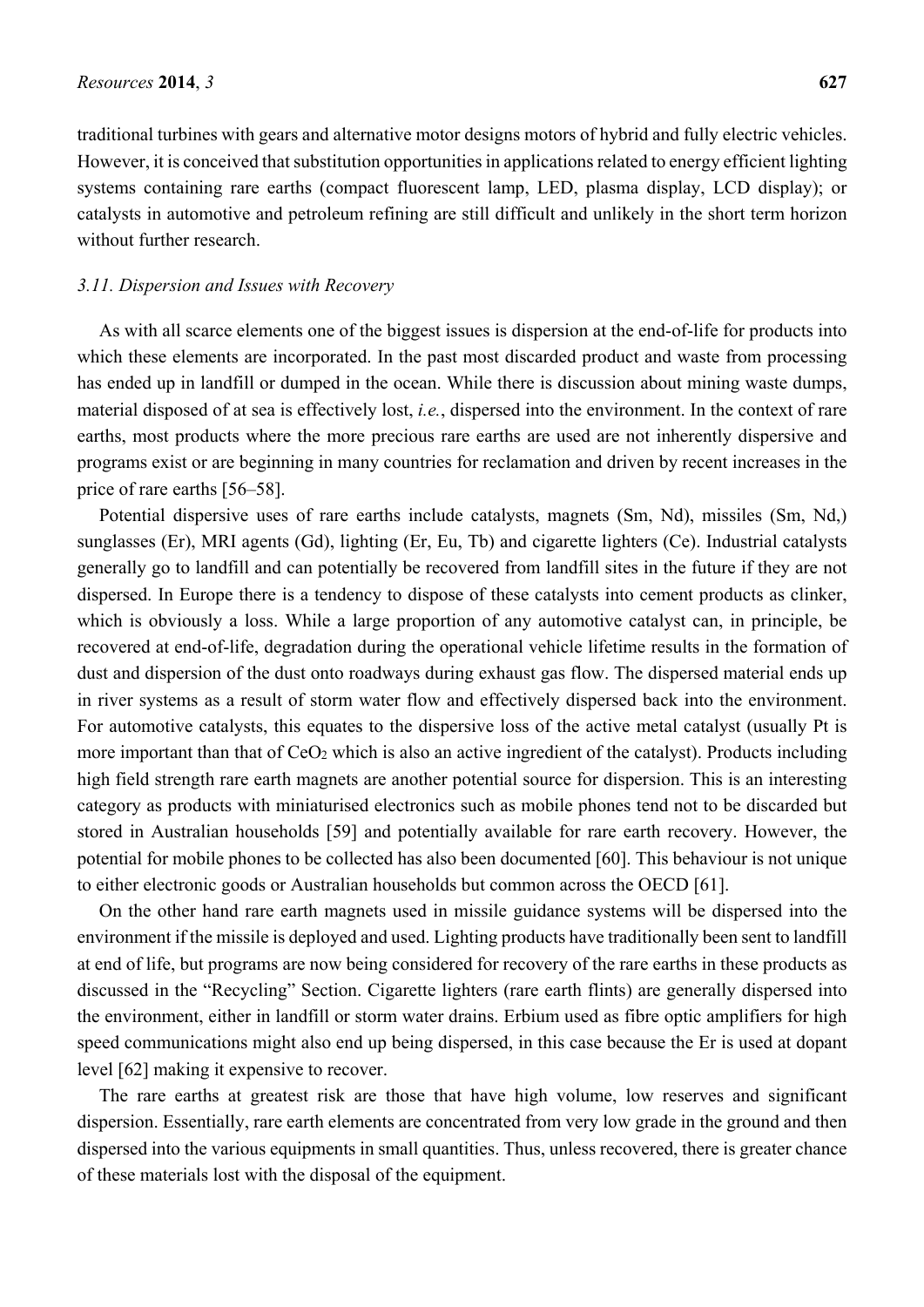## *3.12. Life Cycle Based Environmental Impact (Demonstration of One Data Set)*

For life cycle based environmental impact assessment, one simple case study has been selected from the Ecoinvent database of SimaPro LCA software [63,64]. The mining and concentration of a bastnasite ore with a rare earth oxide concentration of 6% has been assumed in China [65]. The boundary includes the mining, concentration of REE oxides and separation of products such cerium concentrate (60% cerium oxide), lanthanum oxide, neodymium oxide, praseodymium oxide, and samarium europium gadolinium (mixed medium heavy REE concentrate, 94% rare earth oxide). The global warming potential impact or greenhouse gas (GHG) footprint of rare earth production has been estimated and reported in kg  $CO<sub>2</sub>$ -equivalent (kg  $CO<sub>2</sub>$ -e) unit per kg of REO production.

The process included material and energy inputs, emissions and land use for the mining and concentration of a bastnasite ore with a rare earth oxide concentration of 6%. Input and outputs were reported from bastnasite ore composition mined in China. Infrastructure and land use was approximated with iron ore mining, assuming Chinese Bayan Obo mine which is largely started as an iron ore mine (Fe content is about 33%) but now produces over 95% of Chinese and 83% of global REE production. Some inputs of auxiliary materials were estimated according to stoichiometry. The estimation for energy consumption, wastes and emissions is indicative only. Production in China was considered for this study. This process may be applicable for other regions if a similar ore type is used.

The assumed subsequent process produced products such cerium concentrate (60% cerium oxide), lanthanum oxide, neodymium oxide, praseodymium oxide, and samarium, europium, gadolinium (mixed medium heavy REE concentrate product with 94% rare earth oxide). This process included roasting and cracking of the REE concentrate with 98% sulphuric acid at 500°C in a rotary kiln. Solvent extraction (SX) was used for the separation of the different rare earth oxides where organic chemicals were used. The obtained rare earth oxide product has a purity of up to 99.9%. The revenue from each product was used to allocate environmental burden. The break-down of various energy and materials on the total greenhouse gas (GHG) emission from the production process of REE concentrate is shown in Figure 4.



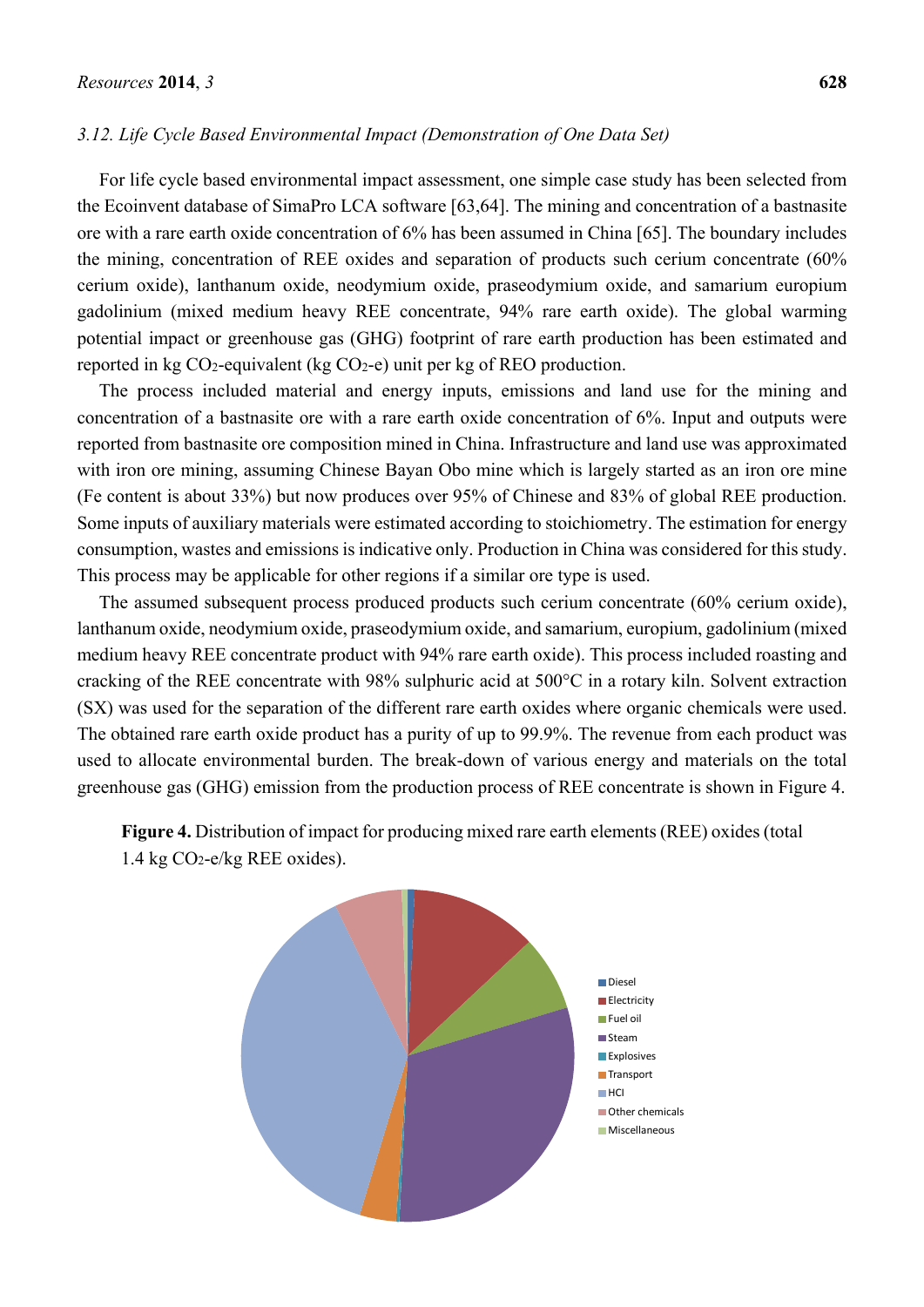The major contributor to total GHG footprint of REE processing is hydrochloric acid (*ca.* 38%), followed by steam use (32%) and electricity (12%). Overall 51% of GHG is due to use of energy in various forms (*i.e.*, diesel, steam, fuel oil and electricity). The remaining minor elements are from other chemicals and transport. To reduce GHG impact of REE processing, the focus should be on how to reduce the acid and energy consumption during processing. The reported GHG is an order of magnitude higher in a study published recently [66]. There is always difference between reported results from an LCA due a variety of reasons that include the assumed boundary and allocation of impact. Ore grade is one of those main ones, which is assumed as 4% for their study. There will be differences on environmental impact if different ore type, deposit or mining methods are assumed. In this paper, although GHG impact has been selected, other impacts such as radio-activity will be important which has been considered beyond the scope of this present paper.

The GHG footprint of separated oxides of RE elements from the respective materials and energy contribution is shown in Figure 5.

**Figure 5.** Greenhouse gas footprint of selected rare earth products (note: disposal includes hazardous solvent incineration, 70% mixed REE is processed, 90% recovery to products, mine rehabilitation is under miscellaneous [67].



Disposal steps of solvents mixture with water and tailings and to hazardous waste incineration contributed significant amount of GHG emission for each separated RE oxide product. Use of organic chemical (during solvent extraction) had the next largest contribution on the total GHG footprint. Thus, the effort should focus on the reduction of the use of organic chemicals during rare earth purification and on the disposal issues.

Table 2 shows the few selected life cycle based environmental impact of selected rare earth elements production (Australian indicator set method was chosen for this impact analysis).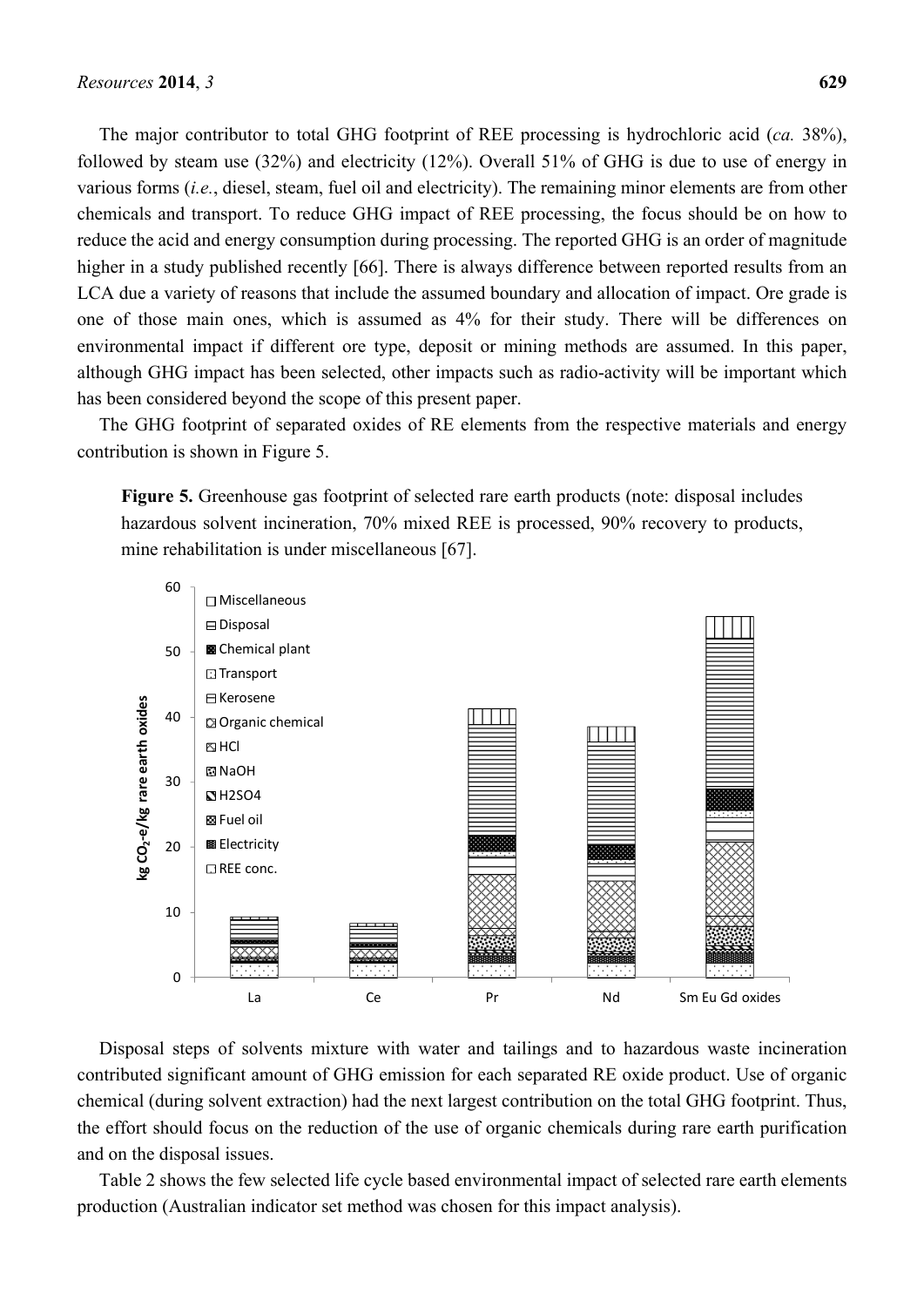| <b>REOs</b>              | <b>Primary Energy</b> | <b>GHG</b>    | Water kL | <b>Toxicity</b>       |
|--------------------------|-----------------------|---------------|----------|-----------------------|
|                          | MJ/kg                 | $kg CO2-e/kg$ | Water/kg | *DALY/kg              |
| La                       | 177                   | 9.3           | 0.33     | $1.65 \times 10^{-6}$ |
| Ce                       | 157                   | 8.3           | 0.30     | $1.46 \times 10^{-6}$ |
| Pr                       | 798                   | 41.4          | 1.32     | $7.36 \times 10^{-6}$ |
| Nd                       | 743                   | 38.5          | 1.23     | $6.86 \times 10^{-6}$ |
| Sm, Eu, Gd (mixed oxide) | 1,074                 | 55.6          | 1.75     | $9.89 \times 10^{-6}$ |

**Table 2.** Environmental footprint of selected rare earth oxides production.

Note: \*DALY—Disability adjusted life years (metric to determine toxicity on human health developed by World Health Orgnisation [64].

The environmental footprints depend on the ore grade and recovery of the particular REEs. For example, La and Ce is generally available in higher amounts in ore and concentrate and thus can be recovered more readily compared with other REEs. Thus their (La and Ce oxides) specific impact is relatively less compared with other elements. Since the energy footprint of REE oxides are similar to that of other metals, the footprints of REE metals would significantly be higher (with further processing stages) even with energy intensive metals such as aluminium (211 MJ/kg) and titanium (361 MJ/kg) [68]. Their water footprints are much higher than that of the results for most metal studied in the past (*i.e.*, titanium water footprint is reported to be  $110$  kL/t metal [69]).

The environmental impacts such as radioactivity potential, acidification, eutrophication, solid waste generation, water use, gross primary energy footprint, toxicity and any other impact of significance on regional and global basis should be taken into consideration. However, most of the REEs are expected to be used in energy reduction, energy efficiency and renewable energy technologies. Thus future LCA studies should include the boundary of the use phase and their impacts on overall emission reduction that requires further data and analysis that is beyond the scope of this current study.

# **4. Conclusions**

The availability of rare earths is in transition from a temporary decline due mainly to quotas being imposed by the Chinese government on export to becoming more available with production increasing elsewhere in the world. The reduction in availability coupled with increasing demand led to increased prices for rare earths in 2012 and 2013, but prices have fallen from their peak values. The increasing demand for rare earths in a range of applications means that the rare earth market is likely to be demand-driven for some time to come. This is particularly the case for rare earths used in high field strength magnets. Price fluctuations are therefore likely to vary until such time as new rare earth deposits supply the market or formerly closed mines are reopened.

The rare earths at greatest risk are those that have high volume, low reserves and significant dispersion. Essentially, rare earth elements are concentrated from very low grade in the ground and then dispersed into various equipments in small quantities. Thus, unless recovered, there is greater chance of these materials lost with the disposal of the equipment. Recycling and recovery of rare earth poses challenge in terms use of energy to collection, reprocessing and reproducing products at specification that can replace primary metals.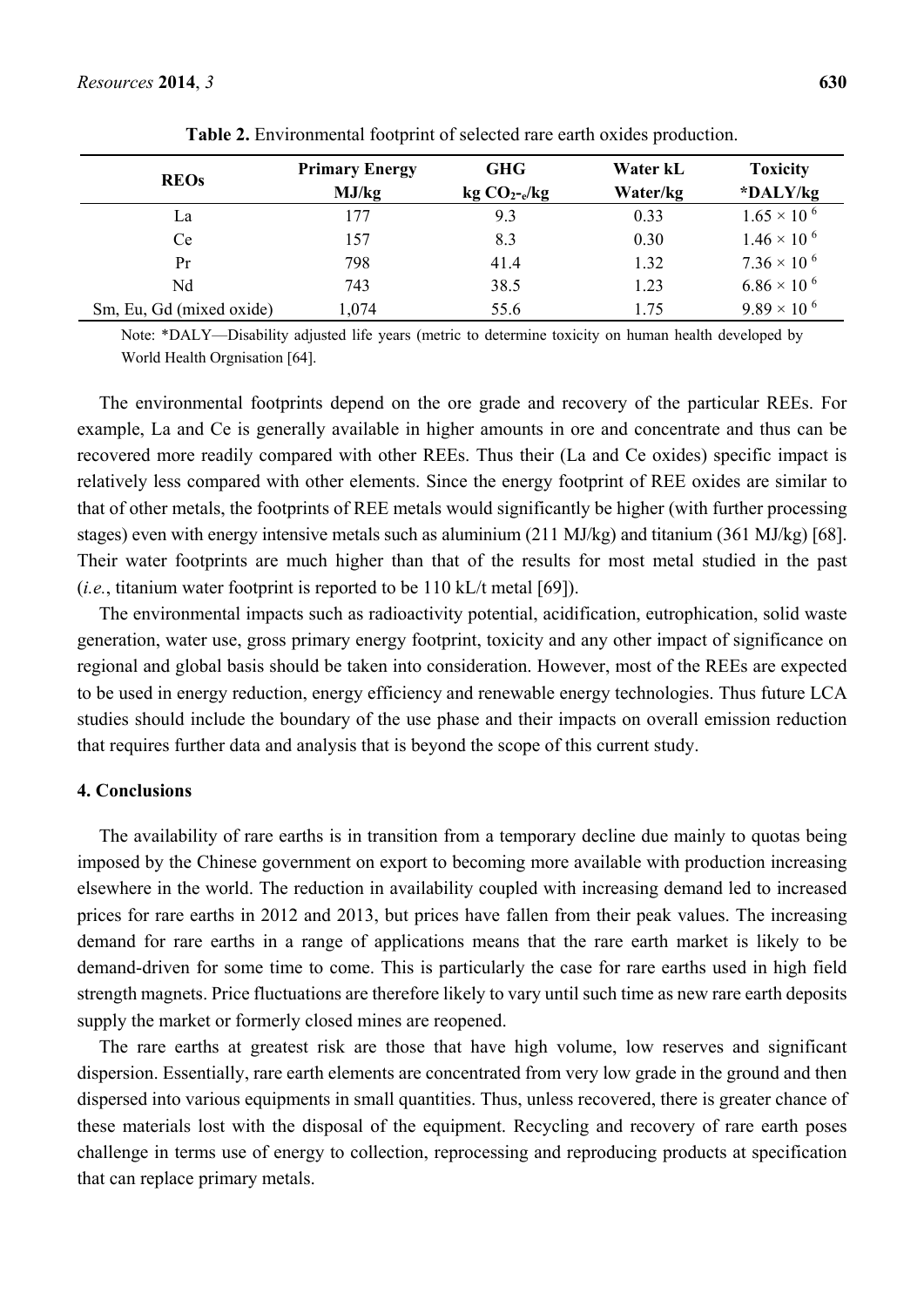The major contributor to total GHG footprint of REE processing is hydrochloric acid (*ca.* 38%), followed by steam use (32%) and electricity (12%). Overall, 51% of GHG is due to use of energy in various forms (*i.e.*, diesel, steam, fuel oil and electricity). The remaining minor elements are from other chemicals and transport. To reduce GHG impact of REE processing, the focus should be on how to reduce the acid and energy consumption during processing.

# **Acknowledgments**

The authors are thankful to internal reviewers (Stephen Northey, Andreas Monch) in CSIRO and external anonymous reviewers and for their comments to improve this paper.

# **Authors Contributions**

Nawshad Haque collected, analysed literature, and prepared the manuscript for submission. He also contributed the environmental impact section and coordinated overall aspects of the paper until its publication.

Anthony Hughes collected literature, analysed and prepared the first draft of the manuscript. Anthony Hughes assisted to address reviewer's comments and contributed to prepare and finalise published version.

Seng Lim collected literature, assisted to prepare the first draft, reviewed and commented for improvement of final published version.

Chris Vernon collected literature, assisted to prepare the first draft, reviewed and commented for improvement of final version and contributed to prepare the published version.

# **Conflicts of Interest**

The authors declare no conflict of interest.

# **References**

- 1. Skirrow, R.G.; Huston, D.L.; Mernagh, T.P.; Thorne, J.P.; Dulfer, H.; Senior, A.B. *Critical Metals for a High-Tech World: Australia's Potential to Supply Global Demand*; Geoscience Australia: Canberra, NSW, Australia, 2013; pp. 10–13.
- 2. Cordier, D.J.; Hedrick, J.B. Rare earths: U.S. Geological Survey Minerals Yearbook 2008. Available online: http://minerals.usgs.gov/minerals/pubs/commodity/rare\_earths/myb1-2008 raree.pdf (accessed on 27 October 2014).
- 3. Tharumarajah, A.; Koltun, P. Cradle to gate assessment of environmental impact of rare earth metals. In Proceedings of the 7th Australasian Life cycle assessment Conference, Melbourne, Australia, 9–10 March 2011.
- 4. Foley, J. Boundaries for healthy planet. *Sci. Am.* **2010**, *302*, 54–57.
- 5. Cordell, D.; Drangert, J.-O.; White, S. The story of phosphorus: Global food security and food for thought. *Glob. Environ. Chall.* **2009**, *19*, 292–305.
- 6. Memary, R.; Giurco, D.; Mudd, G.; Mohr, S.; Weng, Z. *Copper Case Study: Australian Resources,*  Technology *and Future Scenarios*; Prepared for CSIRO Minerals Down Under Flagship; Institute for Sustainable Futures, University of Technology, Sydney: Sydney, Australia; the Department of Civil Engineering, Monash University: Sydney, Australia, 2012; pp. 10–20.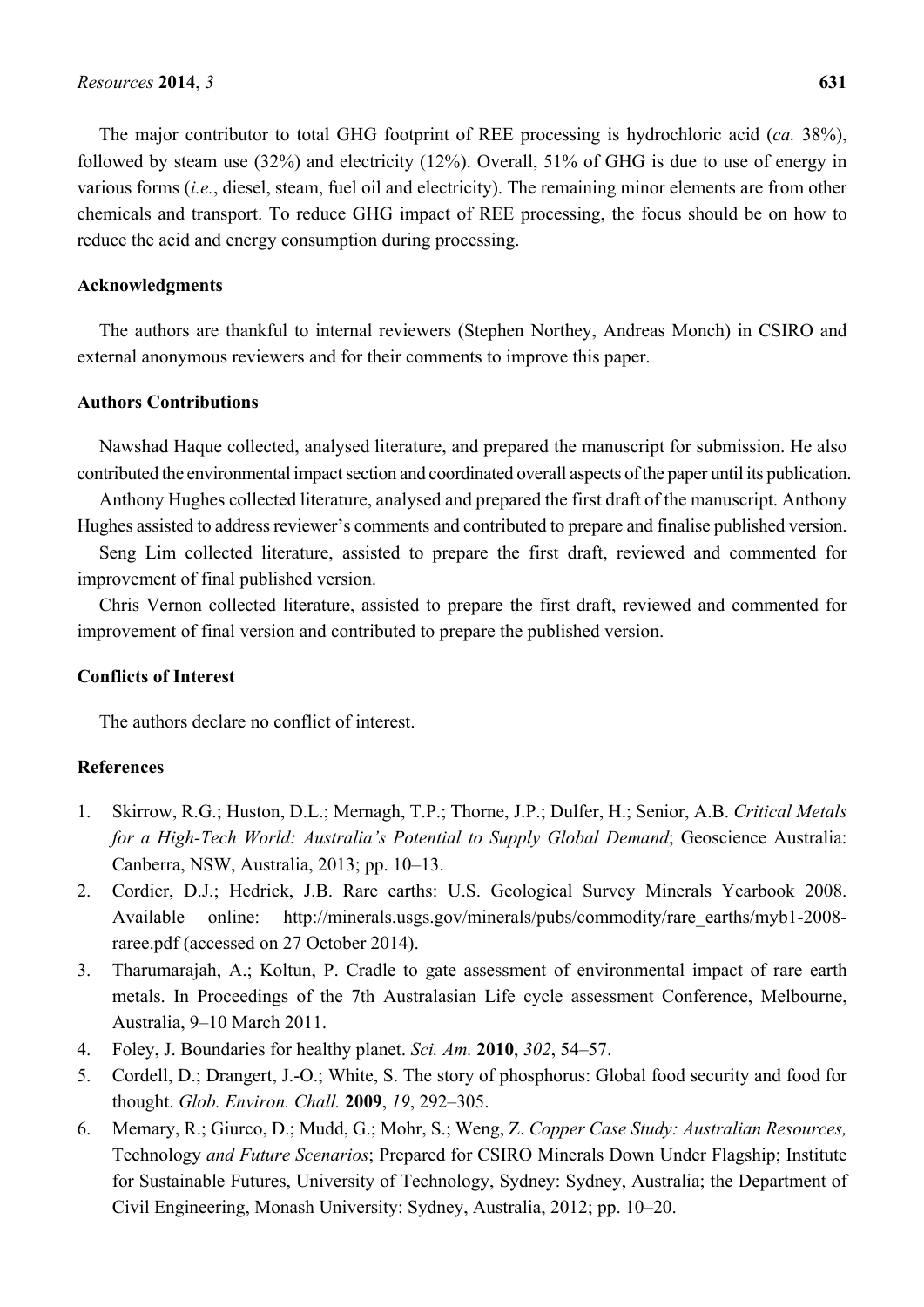- 7. Northey, S.; Mohr, S.; Mudd, G.M.; Weng, Z.; Guirco, D. Modelling future copper resources and mining. *Resour. Conserv. Recycl.* **2014**, *83*, 190–201.
- 8. Alonso, E.; Sherman, A.M.; Wallington, T.J.; Everson, M.P.; Field, F.R.; Roth, R.; Kirchain, R.E. Evaluating rare earth element availability: A case with revolutionary demand from clean technologies. *Environ. Sci. Technol.* **2012**, *46*, 3406–3414.
- 9. Binnemans, K.; Jones, P.T.; Blanpain, B.; Van-Gerven, T.; Yang, Y.; Walton, A.; Buchert, M. Recycling of rare earths: A critical review. *J. Clean. Prod.* **2013**, *51*, 1–22.
- 10. Golev, A.; Scott, M.; Erskine, P.D.; Ali, S.H.; Ballantyne, G.R. Rare earths supply chains: Current status, constraints and opportunities. *Resour. Policy* **2014**, *41*, 52–59.
- 11. Weber, R.J.; Reisman, D.J. *Rare Earth Elements; A Review of Production, Processing, Recycling and Associated Environmental Issues*; US EPA Region 7: Kansas, KS, USA, 2012.
- 12. McLellan, B.C.; Corder, G.D.; Ali, S.H. Sustainability of rare earths—An overview of the state of knowledge. *Minerals* **2013**, *3*, 304–317.
- 13. Mudd, G.M. Gold Mining in Australia: Linking historical trends and environmental and resource sustainability. *Environ. Sci. Policy* **2007**, *10*, 629–644.
- 14. Norgate, T.; Haque, N. Using life cycle assessment to evaluate some environmental impacts of gold production. *J. Clean. Prod.* **2012**, *29–30*, 53–63.
- 15. Humphries, M. *Rare Earth Elements: The Global Supply Chain: Congressional Research Service*; The Library of Congress: Washington, DC, USA, 2010.
- 16. GE, Lighting. Available online: http://www.gelighting.com (accessed on 11 September 2013).
- 17. Hurst, C. *China's Rare Earth Elements Industry: What Can the West Learn?* Institute for the Analysis of Global Security: Fort Leavenworth, KS, USA, 2010.
- 18. USGS. USGS Minerals Information. Available online: http://minerals.usgs.gov/minerals/ pubs/commodity/rare\_earths (accessed on 11 September 2013).
- 19. MMTA. Minor Metals Trade Association. Available online: http://www.mmta.co.uk/metals/Ce (accessed on 2 November 2013).
- 20. Hughes, A.E. Interfacial Phenomena in Y2O3-ZrO2-Based Ceramins: A Surface Science Perspective. *Mater. Sci. Monogr*. **1995**, *81*, 183–238.
- 21. Ahmad, Z. The properties and application of scandium-reinforced aluminium. *JOM* **2003**, *55*, 35–39.
- 22. Geoscience Australia. Australia's Identified Mineral Resources 2012. Commonwealth of Australia, Canberra. Available online: http//www.ga.gov.au (accessed on 8 May 2013).
- 23. Kingsnorth, D.J. *Rare Earth Opportunities, Real or Imaginary?* IMCOA Pty Ltd.: Melbourne, Australia, 2011.
- 24. Geoscience Australia. Rare Earth. Available online: http://www.ga.gov.au/minerals/mineralresources/rare-earth-elements.html (accessed on 11 September 2013).
- 25. Miezitis, Y. *Rare Earths in: Australia's Identified Mineral. Resources*; Australian Government: Canberra, Australia, 2010.
- 26. Haxel, G.B.; Hedrick, J.B.; Orris, G.J. Rare Earth Elements—Critical Resources for High. Technology, USGS Fact Sheet 087–02. Available online: http://pubs.usgs.gov/fs/2002/fs087-02/ (accessed on 20 October 2014).
- 27. Heber, A. Solving a sticky situation: Mineral processing is turning green to extract rare earths at cheaper rates. *Australian Mining,* June 2013, p.60.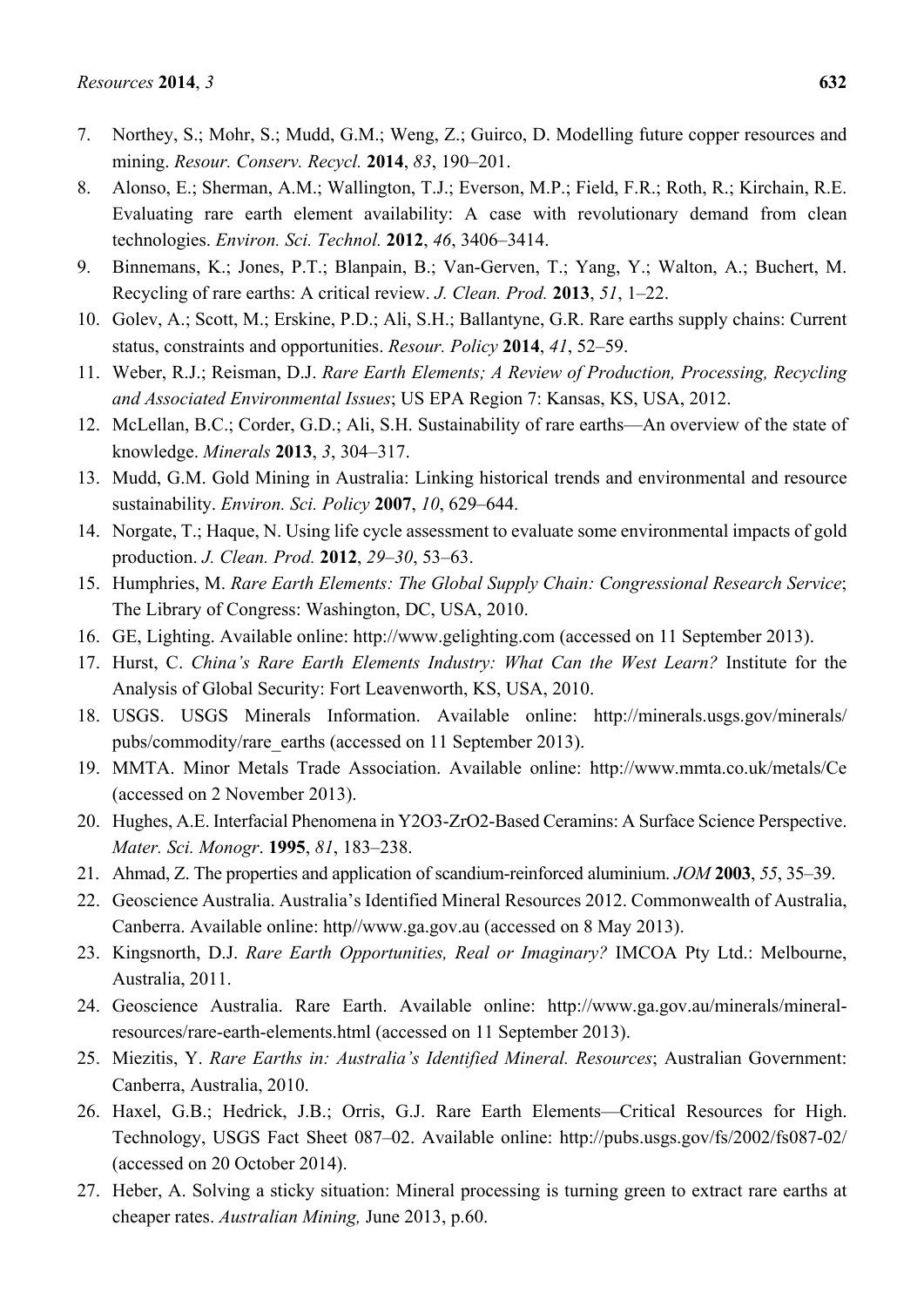- 28. Dubinin, A.V. Geochemistry of rare earth elements in the ocean. *Lithol. Miner. Resour.* **2004**, *39*, 289–307.
- 29. Kato, Y.; Fujinaga, K.; Nakamura, K.; Takaya, Y.; Kitamura, K.; Ohta, J. Deep sea mud in the Pacific Ocean as a potential resource for rare-earth elements. *Nat. Geosci.* **2011**, *4*, 535–539.
- 30. Gupta, C.K.; Krishnamurthy, N. *Extractive Metallurgy of Rare Earths*; CRC Press: Boca Raton, FL, USA, 2005.
- 31. Hedrick, J.B. *Rare Earth Minerals and Metals 1990*; United States Bureau of Mines: Washington, DC, USA, 1992.
- 32. Lynas Corporation. 2013. Investor Presentation 1 August 2013. Available online: http://www.lynascorp.com/Pages/home.aspx (accessed on 16 September 2014).
- 33. Motley Fool Australia. Here's why Lynas Corporation Limited is getting crunched today. Available online: http://www.fool.com.au/2014/07/31/heres-why-lynas-corporation-limited-is-gettingcrunched-today/# (accessed on 27 October 2014).
- 34. The Malaysian Insider. Lynas gets full operating licence before TOL expiry date. Available online: http://www.themalaysianinsider.com/malaysia/article/lynas-gets-full-operating-licence-before-tolexpiry-date (accessed on 27 October 2014).
- 35. Xinhua. China sets first rare earth export quota for 2012. Available online: http://news.xinhuanet.com/ english/china/2011–12/27/c\_131329820.htm (accessed on 10 October 2013).
- 36. Xinhua. China to introduce special invoice for rare earth sector to curb illegal mining. Available online: http://news.xinhuanet.com/english2010/china/2011–11/30/c\_131279962.htm (accessed on 10 October 2013).
- 37. World Trade Organization, China: Measures Related to the Exportation of Rare Earths, Tungsten and Molybdenum. Available online: http://www.wto.org/english/tratope/dispue/cases e/ds431 e.htm (accessed on 17 October 2014).
- 38. Roskill, Roskill data. Available online: http://www.roskill.com (accessed on 11 September 2013).
- 39. Schuler, D.; Buchert, M.; Liu, R.; Dittrich, S.; Merz, C. *Study on Rare Earths and Their Recycling: Final Report for The Greens/EFA Group in the European Parliament*; Oko-Institute: Darmstadt, Germany, 2011.
- 40. Arafura Resource Ltd. Arafura Pricing. Available online: http://www.arafuraresources.com.au/ rare-earths/pricing.html (accessed on 16 September 2014).
- 41. Mineral Industry Consultants. Technical report disclosing the results of the feasibility study on the Nechalacho rare earth elements project. Available online: http://www.sec.gov/Archives/edgar/data/ 1362898/000114420413064890/v361732\_ex99-1.htm (accessed on 27 October 2014).
- 42. Bünzli, J.G.; Eliseeva, S.V. Lanthanide NIR luminescence for telecommunications, bioanalyses and solar energy conversion. *J. Rare Earths* **2010**, *28*, 824–842.
- 43. Richards, B.S. Enhancing the performance of silicon solar cells via the application of passive luminescence conversion layers. *Solar Energy Mater. Solar Cells* **2006**, *90*, 2329–2337.
- 44. Van der Ende, B.M.; Aarts, L.; Meijerink, A. Lanthanide ions as spectral converters for solar cells. *Phys. Chem. Chem. Phys.* **2009**, *11*, 11081–11095.
- 45. Ruan, X.L.; Kaviany, M. Advances in laser cooling of solids. *J. Heat Transfer-Trans. ASME* **2007**, *129*, 3–10.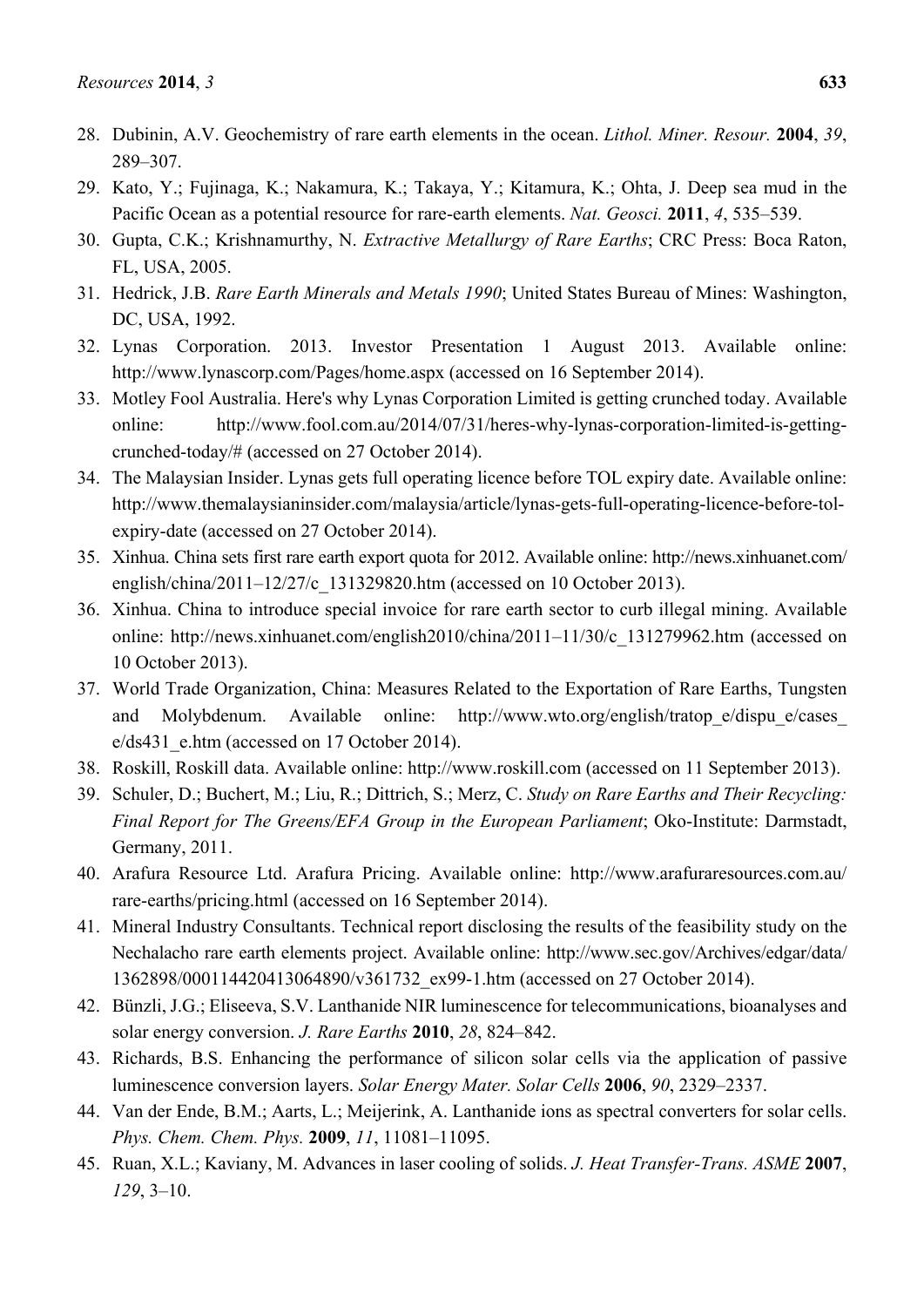- 46. Pecharsky, V.K.; Gschneidner, K.A. Giant magnetocaloric effect in Gd-5(Si2Ge2). *Phys. Rev. Lett.* **1997**, *78*, 4494–4497.
- 47. Pecharsky, V.K., Gschneidner, K.A. Magnetocaloric effect and magnetic refrigeration. *J. Magn. Magn. Mater.* **1999**, *200*, 44–56.
- 48. USDE. Critical materials strategy. Available online: http://energy.gov/sites/prod/files/edg/news/ documents/criticalmaterialsstrategy.pdf (accessed on 11 September 2013).
- 49. Shirayama, S.T. Selective extraction of Nd and Dy from rare earth magnet scrap into molten salt. In Proceedings of the Minerals, Metals & Materials Society 2009 Meeting, San Francisco, CA, USA, 15–19 February 2009.
- 50. Tang. J.; Wei, C.; Zhao, D.; Hong, L.; Tian, G. Nd2O3 Recovery from Sintered NdFeB scrap. *Rare Metals Cem. Carbides* **2009**, 1–4.
- 51. Bloomberg. 2010. Hitachi Leads Rare Earth Recycle Report. Available online: http://www.bloomberg.com/news/2010–12–08/hitachi-recycles-rare-earth-as-china-crimps-supply.html (accessed on 11 September 2013).
- 52. Guarde, D.; von Heeren, C.; Sanchez, J.C.; Arnaiz, S.; Iribarnegaray, D.; Castillo, B. Improved Management and Recycling of Waste fluorescent lamps. The Prolux Project. In Proceedings of the 5th Going Green—CARE INNOVATIONS, Vienna, Austria, 8–10 November 2010.
- 53. Takeda, O.; Nakano, K.; Sato, Y. Resource recovery from waste of rare earth magnet by utilising fluoride molten salts. *Yooyuen Oyobi Koon Kagaku* **2009**, 63–70.
- 54. Koyama, S.; Suzuki, T.; Ozawa, M. From waste to resource, nuclear rare metals as a dream of modern alchemists. *Energy Convers. Manag.* **2010**, *51*, 1799–1805.
- 55. Wu, W.; Zhang, H. Recovery of Ni, Co, Rare Earth from Waste MH-Ni Battery. *Chin. J. Rare Metals* **2010**, 1, 79–84.
- 56. Reuters. Recycling Rare earth element. Available online: http://www.reuters.com/article/2011/10/ 03/rareearths-rhodia-idUSL5E7L33FO20111003 (accessed on 27 October 2014).
- 57. Rhodia. Rhodia Group: Rhodia develops innovative process for the recycling of rare earths. Available online: http://www.rhodia.com/en/news center/news releases/Recycle rare earths 031011.tcm (accessed on 27 October 2014).
- 58. Rhodia. Rhodia Group: Umicore and Rhodia develop unique rare earth recycling process for rechargeable batteries. Available online: http://www.rhodia.com/en/news\_center/news\_releases/ Umicore rare earth  $160611$ .tcm (accessed on 27 October 2014).
- 59. Read, R. *Australia: A Nation of Hoarders*; Mobilemuster, Australian Mobile Telecommunications Association: Canberra, NSW, Australia, 2010.
- 60. Reller, A.; Bublies, T.; Staudinger, T.; Oswald, I.; Meissner, S.; Allen, M. The mobile phone: powerful communicator and potential metal dissipator. *GAIA* **2009**, *2*, 127–135.
- 61. Johnstone, N. Decision-Making and Environmental Policy Design for Consumer Durables. Available online: http://www.oecd.org/officialdocuments/publicdisplaydocumentpdf/?doclanguage= en&cote=ENV/EPOC/WPNEP(2002)7/final (accessed on 21 October 2014).
- 62. Desurvire, E.; Simpson, J.R.; Becker, P.C. High-gain erbium-doped travelling-wave fiber amplifier. *Optics Lett.* **1987**, *12*, 888–890.
- 63. Ecoinvent. Ecoinvent centre, Swiss Centre for Life Cycle Inventory. Available online: http://www.ecoinvent.ch (accessed on 11 September 2013).